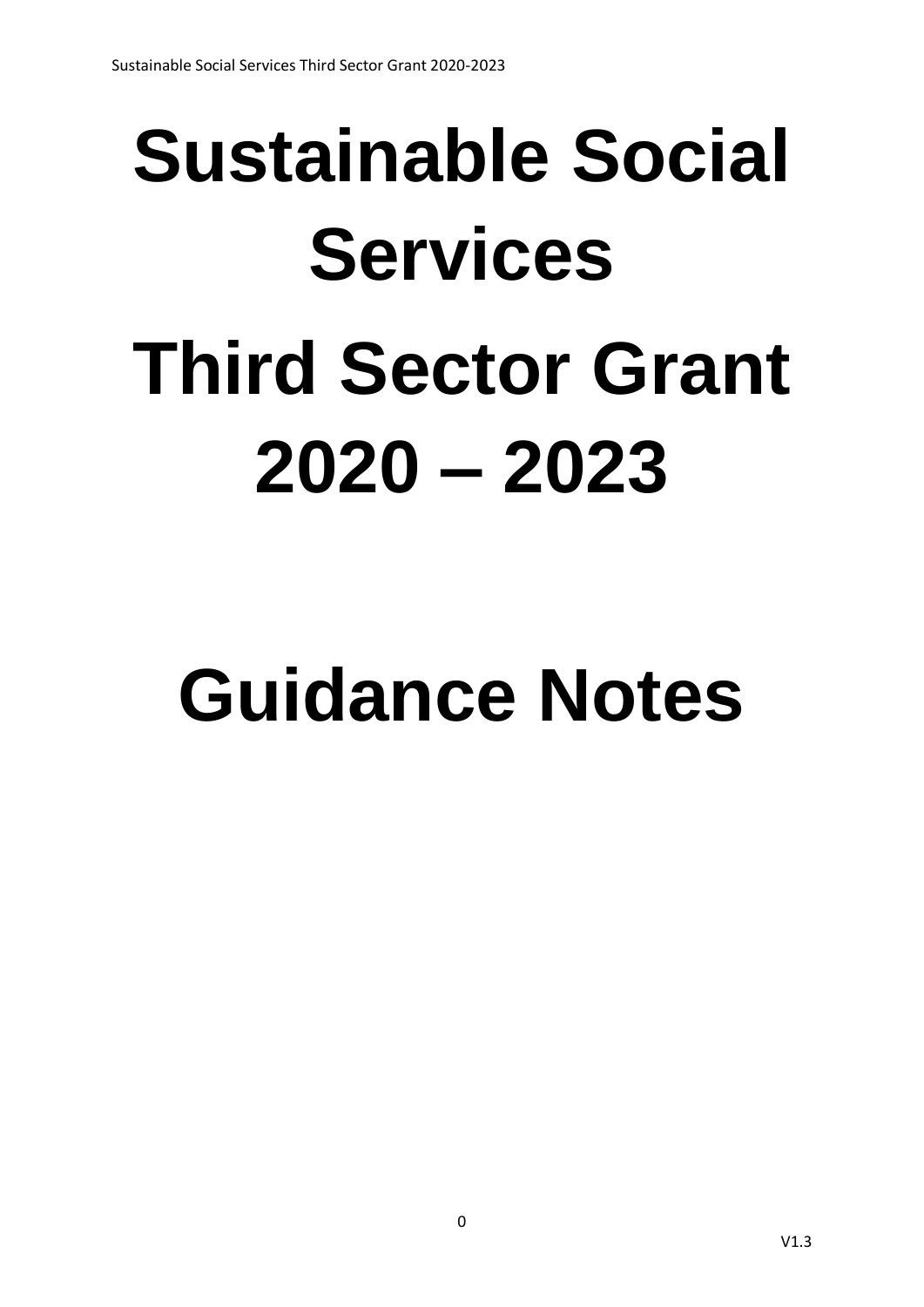# **PART 1 – Introduction and background**

# **Introduction**

This guidance is intended to assist third sector organisations that are considering applying for funding through the Welsh Government's Sustainable Social Services Third Sector Grant 2020–2023.

If you plan to make a grant application please register with the **[SocialServicesGrantApplications2019@gov.wales](mailto:SocialServicesGrantApplications2019@gov.wales)** mailbox sending us the name of your organisation, your name and your e-mail address so we can make arrangements for you to submit your application electronically via a secure route.

The closing date for applications is **midday on Monday 2 September 2019**

# **About the grant**

The purpose of the Sustainable Social Services Third Sector Grant (Phase 2) is to support Welsh Ministers' priorities of an equal relationship between people and practitioners; early intervention and prevention; and transforming the way people's needs for care and support are met. This was first set out in *Sustainable Social Services – a Framework for Action* and has been placed on a statutory footing by the Social Services and Well-being (Wales) Act 2014 which was brought into force in April 2016.

The grant provides funding for projects delivered by Third Sector Organisations, with a proven track record in delivering projects and knowledge and/or experience of the social care sector, which meet the following criteria:

- Grants will be for projects that deliver early intervention and prevention and address care and support needs identified in [regional population assessments](https://gweddill.gov.wales/topics/health/socialcare/act/population/?lang=en)  [and area plans](https://gweddill.gov.wales/topics/health/socialcare/act/population/?lang=en) and [the national population assessment report](https://socialcare.wales/cms_assets/file-uploads/SCW-NPAR-ENG.PDF) (Social Care Wales: November 2017). Projects that support the following core themes, drawn from these reports, can be considered for funding through this grant:
	- o Carers who need support
	- o Children and young people
	- o Physical or sensory disability
	- o Learning Disability and Autisum
	- o Older People
- The project will be in line with the priorities set out in Taking Wales Forward, Prosperity for All and in A Healthier Wales: our Plan for Health and Social Care. The project will support the Well-being Goals and Principles that underpin the Well-being of Future Generations (Wales) Act 2015
- The project will provide services which complement, rather than duplicate, those already provided by the public sector or third sector in Wales.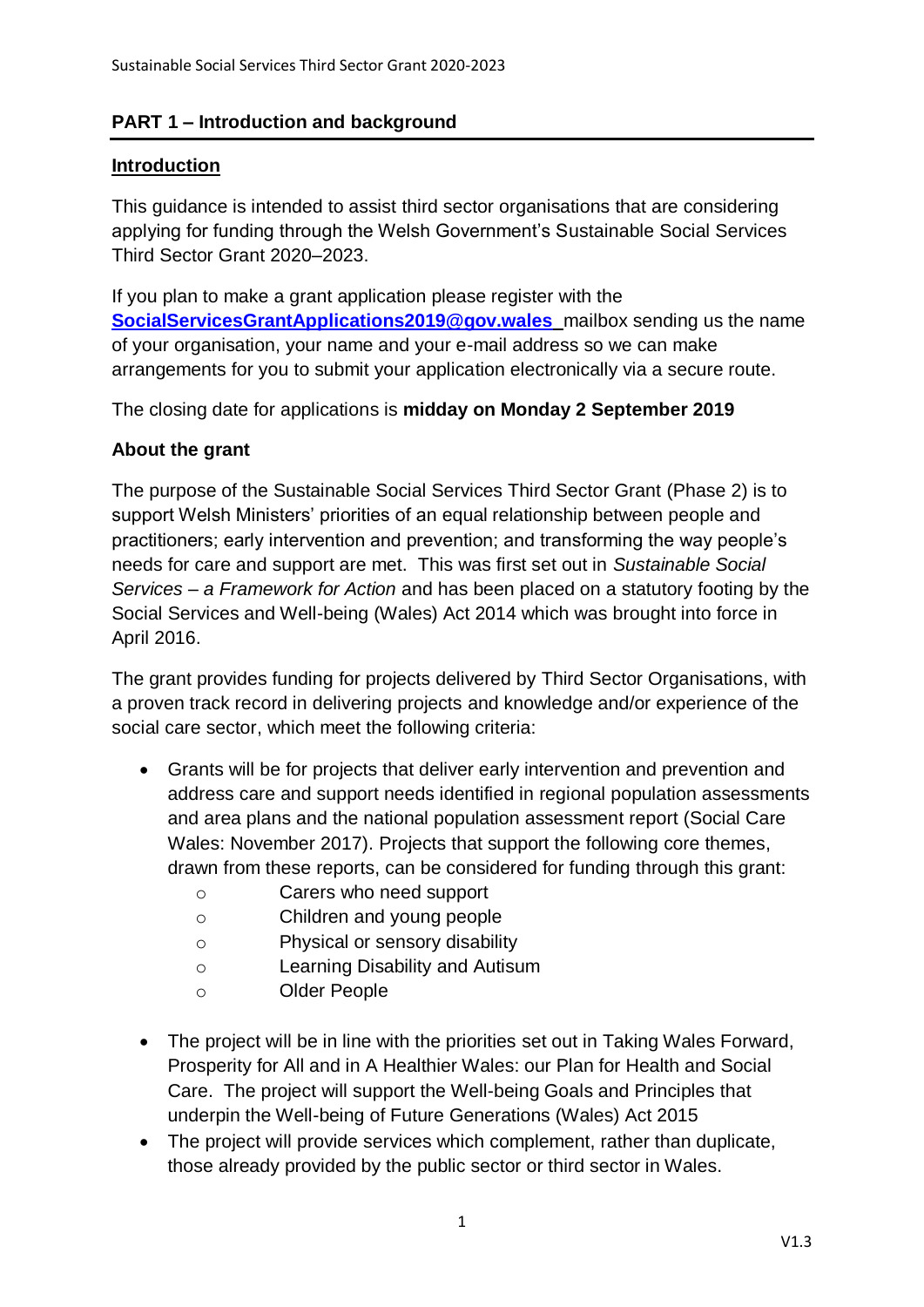Applicants will need to demonstrate in their application that the proposed service is not currently available.

- The project will have a positive impact on improving the well-being outcomes of people who need care and support and carers who need support.
- Priority will be given to projects that are designed and run on the basis of genuine co-production with people who receive care and support and carers who receive support. This will include co-operative models of governance and ownership.
- The project can be delivered on a regional basis initially but must set out plans for how the project can be rolled out on an all Wales basis.
- The project will meet the public sector equality duty and be accessible to individuals with protected characteristics and support the Welsh Government Welsh language policies.
- The project is either sustainable beyond the funding period of 2020-23, or will be delivered fully within the 2020-23 funding period.

# **Funding Criteria.**

- No more than 10% of the overall funding available will be awarded to a single proposal i.e. the maximum annual bid for a project is £700,000.
- To reduce the potential for duplication and to encourage a more collaborative approach between organisations, there will be a minimum grant award of no less than £50,000 per annum
- The funding can be used for all costs associated with delivering a project but the scheme **will not** provide core funding. The funding will be awarded reflecting the principles of Full Cost Recovery
- The grant scheme **will not** fund any project that is in receipt of any other Welsh Government funding.

This grant scheme will operate under Section 64 of the Health Services and Public Health Act 1968 and Section 14 of the Education Act 2002. These powers are vested in the Welsh Ministers by paragraph 58A of the Government of Wales Act 2006. The Welsh Government will award grant funding under this legislation to support projects delivered by Third Sector organisations operating in the field of sustainable social services.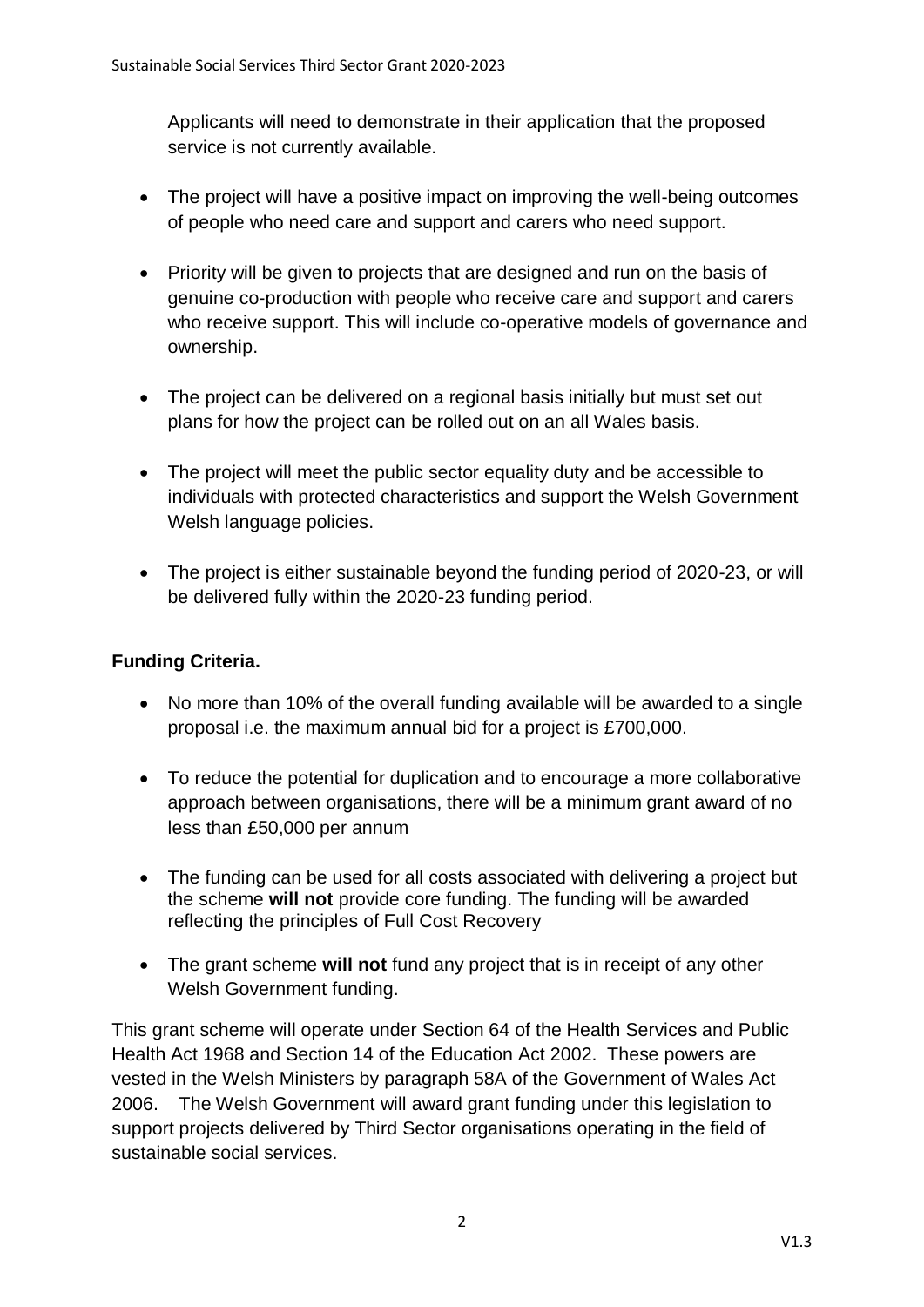Applications will be assessed in relation to the essential criteria set out in Part E; the. The application will need to identify which service group(s), set out in Part D, the project will benefit and clearly set out the outcomes that will be achieved, linking these to the *National Outcomes Framework for people who need care and support and carers who need support*:

#### <https://gov.wales/social-services-national-outcomes-framework>

Please ensure you have included with your application all relevant supporting documents required. A checklist is provided at page 14 of the application form for ease of reference.

For any queries regarding this grant which you find are not answered in the guidance notes, please contact

# **SocialServicesGrantApplications2019@gov.wales**

Alternative versions of this document are available on request.

# **Privacy Notice.**

The *Privacy notice: Welsh Government grants* sets out how we will handle any personal data you provide in relation to a grant application or request for grant funding. [https://gov.wales/privacy-notice-welsh-government-grants](https://eur01.safelinks.protection.outlook.com/?url=https%3A%2F%2Fgov.wales%2Fprivacy-notice-welsh-government-grants&data=02%7C01%7Cdeborah.marshall%40gov.wales%7Cc51c630171fa4f8de58008d6bf227991%7Ca2cc36c592804ae78887d06dab89216b%7C0%7C0%7C636906552124139875&sdata=r3Wt%2F9xKe3cWn1slVwjNflLbo7YWjE4DXDMnYAiavwU%3D&reserved=0)

#### **Purpose and background**

The purpose of the Sustainable Social Services Third Sector Grant is to support Welsh Ministers' priorities of an equal relationship between people and practitioners; early intervention and prevention; and transforming the way people's needs for care and support are met. Front line services are critical in delivering these changes.

The criteria that apply to this grant scheme are:

- The grant scheme **will** provide funding to **projects** which meet certain criteria.
- The grant scheme **will not** provide core funding to organisations but the funding will be awarded using the principles of full cost recovery and can be used for support costs associated with delivery.
- The grant scheme **will not** fund any project that is in receipt of any other Welsh Government funding.
- We particularly welcome applications from organisations that will be collaborating and working in partnership. For joint applications, a successful grant will be awarded to the lead organisation nominated by the partners to the application.
- To reduce potential duplication and to encourage a more collaborative approach between organisations, there will be a minimum grant award of no less than £50,000.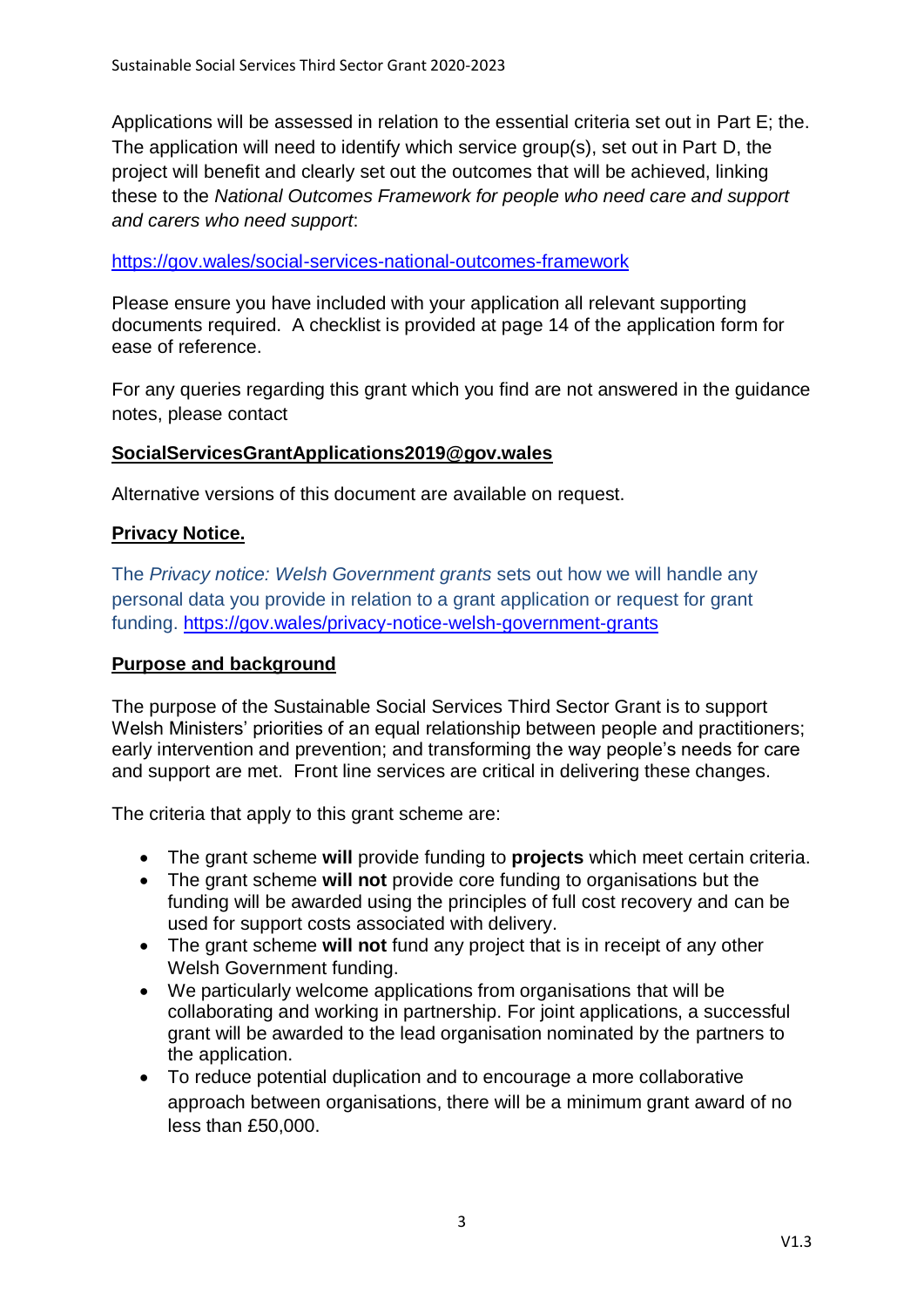# **Who can apply for the Grant?**

The 'Third Sector' is an inclusive and overarching description of a very diverse range of organisations that share a set of values and characteristics. It is widely accepted that Third Sector organisations are:

- independent, non-governmental bodies;
- established voluntarily by people who choose to organise themselves;
- 'value-driven' and motivated by social, cultural or environmental objectives, rather than simply to make a profit;
- committed to reinvesting their surpluses to further their social aims and for the benefit of people and communities in Wales.

A broad range of organisations make up the fabric of the Third Sector including community associations, self-help groups, voluntary organisations, charities, faith based organisations, social enterprises, community businesses, housing associations, development trusts, co-operatives and mutual organisations.

Applications received from any Third Sector organisation(s) will be considered. This funding is open to Third Sector organisations working individually or in partnership and collaboration.

There is no limit on the number of applications submitted as long as there is no duplication i.e. one organisation submitting multiple applications (joint or sole) for the same project.

# **What funding is available?**

The maximum amount of funding available during each year of the grant (2020-21, 2021-22 & 2022-23) financial year is £7million. The Welsh Government will be looking to fund a number of projects from this total.

No more than 10% of the overall funding available will be awarded to a single proposal i.e. the maximum annual bid for a project is £700,000

The level of funding requested can vary over the three year period e.g. building in years two and three as project delivery is established.

Applications from organisations working in partnership will be especially welcomed in order to encourage greater collaboration across the Third Sector. Applicants should consider this when developing applications.

To reduce potential duplication and to encourage a more collaborative approach between organisations, there will be a minimum grant award of no less than £50,000. The £50,000 minimum relates to all three years of the project. For joint applications, a successful grant will be awarded to the lead organisation nominated by the partners to the application.

Applications must clearly identify what grant funding will be used to pay for and how this will support the delivery of the project outcomes identified.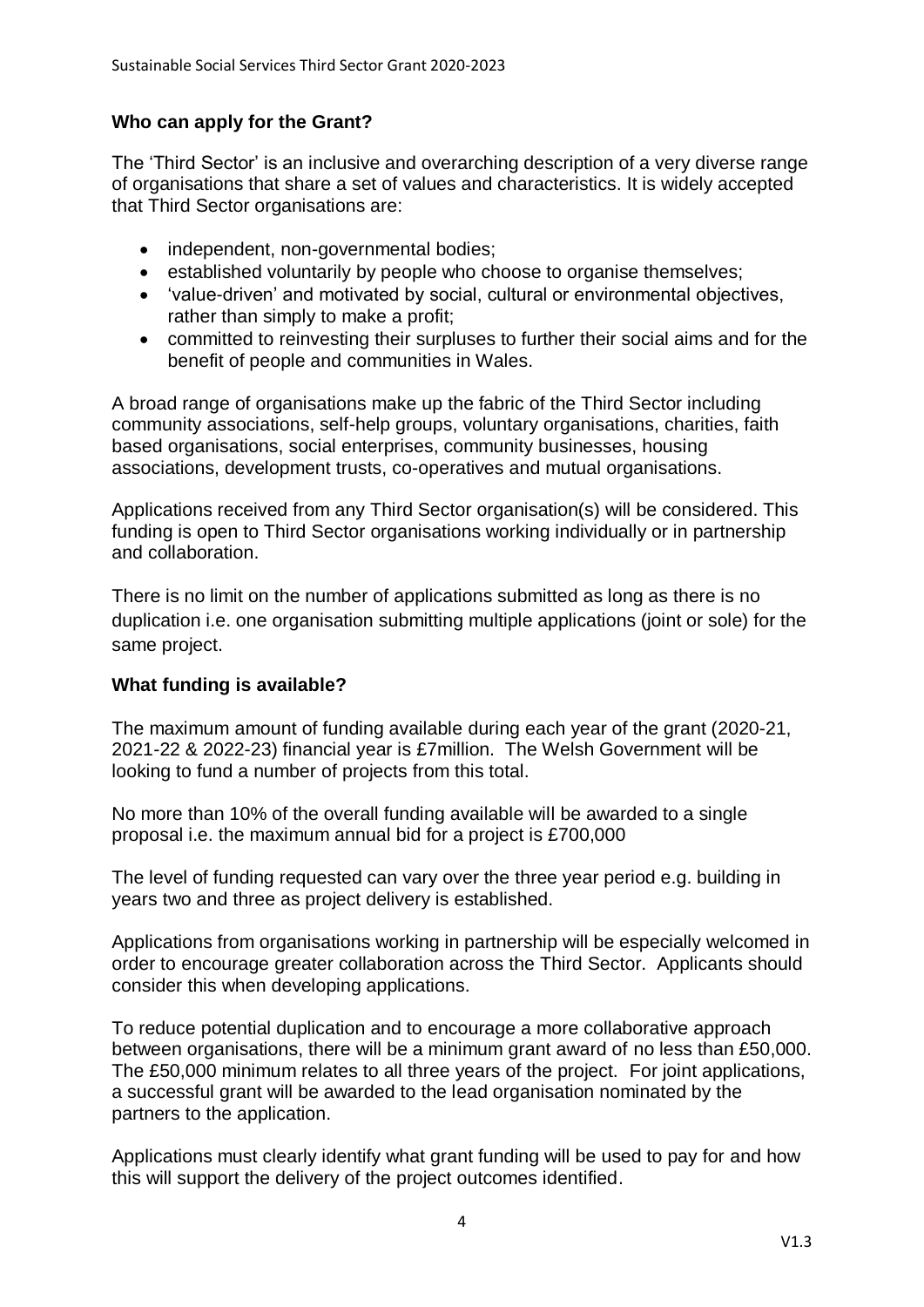The Welsh Government will consider co-funding projects where other sources of secure funding have also been identified. Applicants must provide details of all other sources of funding in their application.

There is an expectation that all projects will start in April 2020. In the event a project will be completed within two years then grant will be awarded for that period. The Welsh Government wishes to maximise the impact of the budget, in the event there is any un-used budget we would seek Ministerial agreement to re-offer.

Welsh Government policy is to make payments in arrears. However it recognises that most Third Sector organisations do not hold large reserves and do not have the resources to undertake work and receive payment afterwards. Provision of funding for committed expenditure may be considered in advance of payment but only where evidence of need is clearly established. A questionnaire will be provided to organisations who are made a grant offer to determine the financial needs. If advance payment is agreed for a specific organisation the first grant payment will be made in April 2020 (subject to receipt of all pre-funding documentation).

# **What can the grant be used to pay for?**

The grant is a revenue grant, which means we will fund revenue costs for projects for the period 1 April 2020 – 31 March 2023, or part of that period. Revenue costs are the costs incurred in the day-to-day running of the organisation and its projects. Revenue costs can be overheads or direct project costs and can include items such as salaries; phone bills; rent; lighting; heat; and materials.

Full details of what we will and will not fund can be found at **Annex A**.

Prospective applicants should consider this information carefully, including the requirements in relation to state aid at **Annex B**.

The funding will be awarded using the principles of full cost recovery. Further details on the principles of Full Cost Recovery can be found in **Annex to the Third Sector Scheme Code of Practice for Funding the Third Sector PART ONE: WELSH GOVERNMENT FUNDING PRINCIPLES** VIII. Full Cost Recovery [https://documents.hf.wales.gov.uk/id:A3007997/document/versions/published.](https://documents.hf.wales.gov.uk/id:A3007997/document/versions/published) Further guidance on appropriate models for calculating a fair contribution to overheads can be found here

<http://www.wcva-ids.org.uk/wcva/1096> and see

<http://www.thinknpc.org/publications/full-cost-recovery-2/>

#### **Criteria and assessment process**

Funding will be awarded on a competitive basis to those organisations that are best able to demonstrate how their proposals support *Sustainable Social Services – a Framework for Action* and the Social Services and Well-being (Wales) Act 2014 outcomes, meet our criteria, and demonstrate good value for money.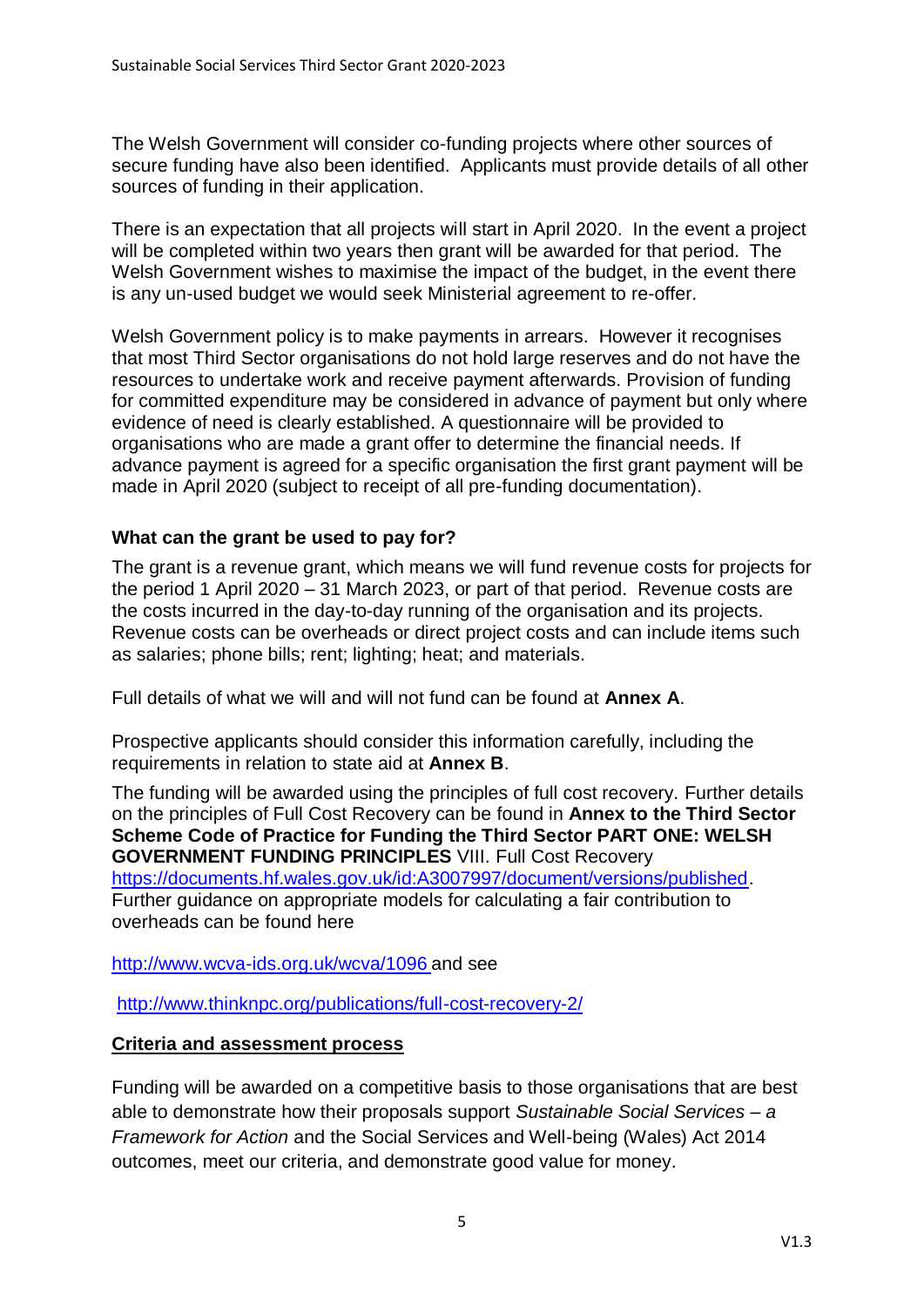# **Required Criteria**

Applications must evidence how **ALL** of the following criteria will be met.

| Criteria                                                                                |  |  |  |
|-----------------------------------------------------------------------------------------|--|--|--|
| The application is from a Third Sector organisation                                     |  |  |  |
| The organisation(s) applying for funding must have a proven track record in             |  |  |  |
| delivering projects and able to demonstrate knowledge and/or experience of the          |  |  |  |
| social care sector.                                                                     |  |  |  |
| Grants will be for projects that deliver early intervention and prevention and care and |  |  |  |
| support needs against the core theme areas identified in the Care and support in        |  |  |  |
| Wales: national population assessment report (Social Care Wales: November 2017)         |  |  |  |
| Carers who need support                                                                 |  |  |  |
| Children and young people                                                               |  |  |  |
| Physical or sensory disability                                                          |  |  |  |
| <b>Learning Disability</b>                                                              |  |  |  |
| <b>Older People</b>                                                                     |  |  |  |
| The project will deliver early intervention and prevention and care and support needs   |  |  |  |
| in line with the priorities of Taking Wales Forward, Prosperity for All and in A        |  |  |  |
| Healthier Wales: our Plan for Health and Social Care. The project will support the      |  |  |  |
| Well-being Goals and Principles that underpin the Well-being of Future Generations      |  |  |  |
| (Wales) Act 2015                                                                        |  |  |  |
| The project will provide services which complement, rather than duplicate, those        |  |  |  |
| already provided by the public sector or third sector in Wales. Applicants will need to |  |  |  |
| demonstrate in their application that the proposed service is not currently available.  |  |  |  |
| The project will demonstrate a positive impact on improving the well-being outcomes     |  |  |  |
| of people who need care and support and carers who need support.                        |  |  |  |
| Priority will be given to projects that are designed and run on the basis of genuine    |  |  |  |
| co-production with people who receive care and support and carers who receive           |  |  |  |
| support. This will include co-operative models of governance and ownership.             |  |  |  |
| The score for this criterion will be doubled                                            |  |  |  |
| The project can be delivered on a regional basis initially but must set out plans for   |  |  |  |
| how the project can rolled out on an all Wales basis.                                   |  |  |  |
| The project will meet the public sector equality duty and be accessible to individuals  |  |  |  |
| with protected characteristics and support the Welsh Government Welsh language          |  |  |  |
| policies                                                                                |  |  |  |
|                                                                                         |  |  |  |
| The project is either sustainable beyond the funding period of 2020-23, or will be      |  |  |  |
| delivered fully within the 2020-23 funding period.                                      |  |  |  |
| No more than 10% of the overall funding available will be awarded to a single           |  |  |  |
| proposal i.e. the maximum annual bid for a project is £700,000.                         |  |  |  |
| To reduce the potential for duplication and to encourage a more collaborative           |  |  |  |
| approach between organisations, there will be a minimum grant award of no less          |  |  |  |
| than £50,000 per annum                                                                  |  |  |  |

# **Coverage**

The Welsh Government wants to ensure that, in keeping with current priorities, projects are delivered across a range of service areas.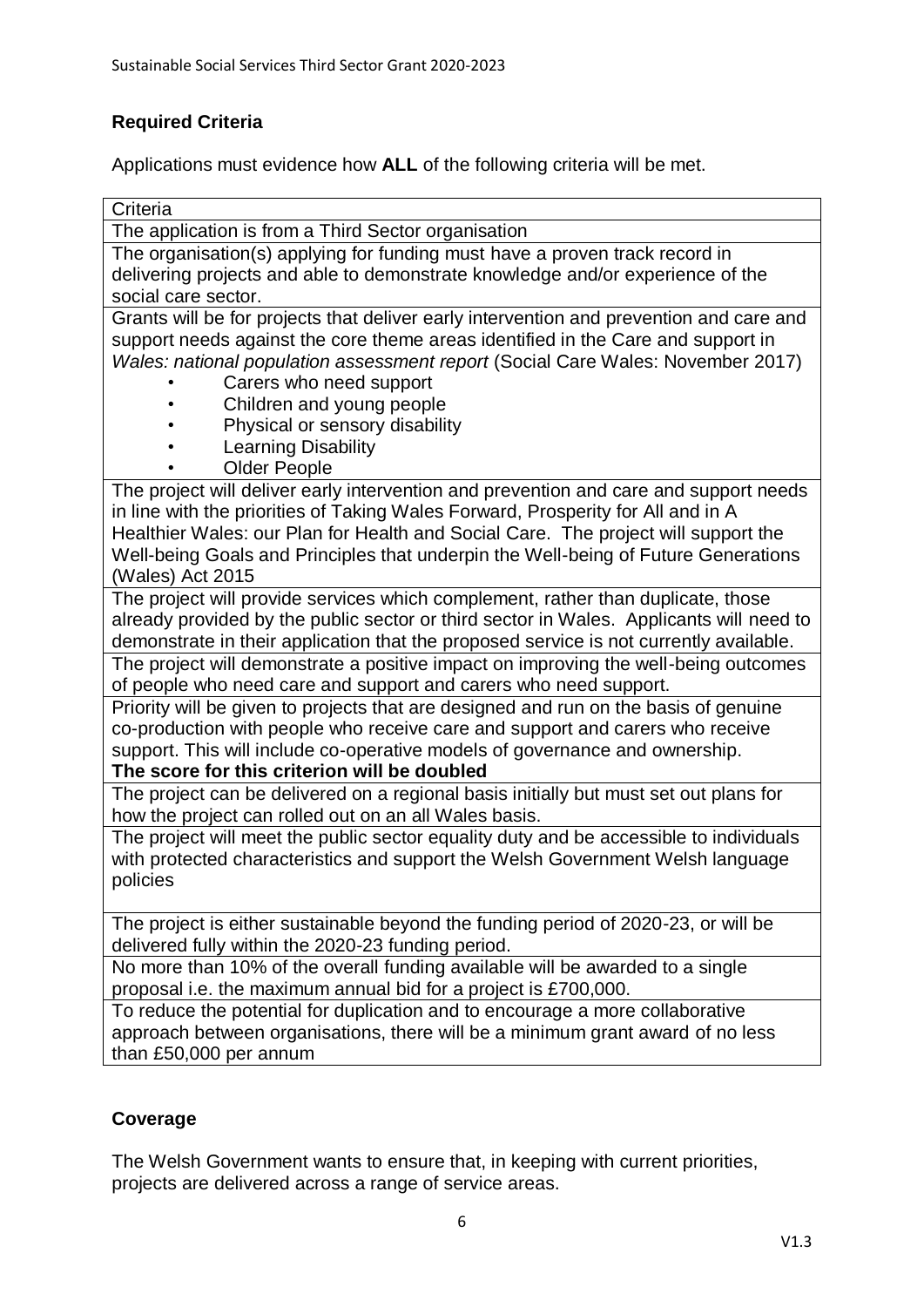All applications must complete part D of the application form to identify one or more of the following areas where they will provide services to benefit the following groups:

- Carers who need support
- Children and young people
- Physical or sensory disability
- Learning Disability and Autism
- Older People

The Welsh Government will seek to ensure that grants are allocated across these areas in a way which reflects population needs.

We are keen to see further initiatives developed in relation to the provision of sustainable social services care and support in the Welsh language and encourage applications which seek to achieve this.

Projects that can demonstrate that they will have a positive impact on loneliness and social isolation will be particularly welcomed.

The Welsh Government wishes to support projects which will generate some degree of additional social, economic and environmental wellbeing now and in the future. The Welsh Government's aim is to build stronger communities, reduce social exclusion and poverty, and encourage the development of the wider economy. To this end, we will support services and activities which incorporate participatory principles - encouraging the beneficiaries of services provided (where possible and appropriate) to consider how they might become proactively engaged, rather than passive recipients of support. This could include individuals becoming volunteers or peer mentors themselves, or the use of 'time banking' to the benefit of the wider community.

#### **How will applications be assessed?**

Applications will be assessed in two stages:

The first stage will be an initial assessment undertaken by officials from the Welsh Government's Social Services and Integration Directorate to ensure that applications have been submitted in accordance with the requirements set out in this guidance. Those which have not been submitted in full accordance with the requirements of this guidance will be excluded from further assessment.

The second stage will be undertaken by a wider panel of Welsh Government policy officials; applications will be assessed against the key criteria set out in part E of the application form. Evidence submitted in the application form must demonstrate how the project will deliver against the wellbeing statements in the National Outcomes Framework (Annex C).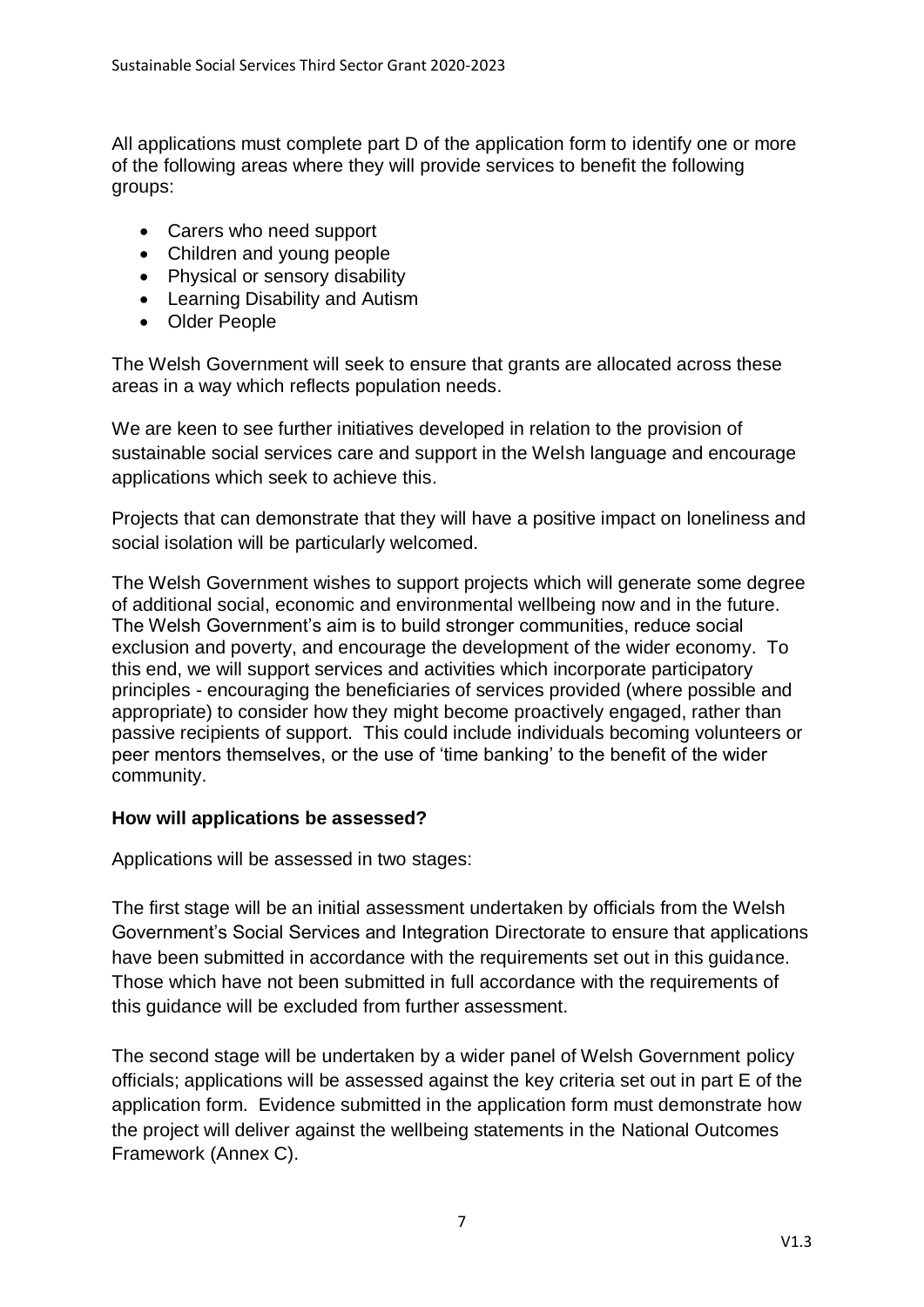# <https://gov.wales/social-services-national-outcomes-framework>

To ensure further independence and objectivity, Welsh Government may choose to invite external independent representatives to join the panel or to be involved in the assessment process.

In each case, panel members will also consider the merits of the project as a whole, based on the entirety of the information provided.

Applications will be assessed in relation to the essential criteria set out in Part E. The application will need to identify which service group(s), set out in Part D, the project will benefit and clearly set out the outcomes, Part F, that will be achieved, linking these to the National Outcomes Framework.

# <https://gov.wales/social-services-national-outcomes-framework>

All parts of the application form must be completed. Failure to complete all parts of the form **will** result in the application being excluded from further assessment.

In assessing applications, the following scoring mechanism will be applied against the Essential Criteria (**Part E):** 

17 a - The application is from Third Sector organisation(s) (as evidenced by your response to question B5)

17 b - The organisation(s) applying for funding must have a proven track record in delivering projects and able to demonstrate knowledge and/or experience of the social care sector (as evidenced by your response to question B6)

17 c - The project will deliver early intervention and prevention and care and support needs in line with the priorities of Taking Wales Forward, Prosperity for All and in A Healthier Wales: our Plan for Health and Social Care. The project will support the Well-being Goals and Principles that underpin the Well-being of Future Generations (Wales) Act 2015

17 d - The project will provide services which complement, rather than duplicate, those already provided by the public sector or third sector in Wales.

17 e - The project will demonstrate positive impact on the wellbeing of people using the definition of wellbeing set out in the Social Services and Well-being (Wales) Act 2014.

17 f - Priority will be given to projects that are designed and run on the basis of genuine co-production with people who receive care and support and cares who receive support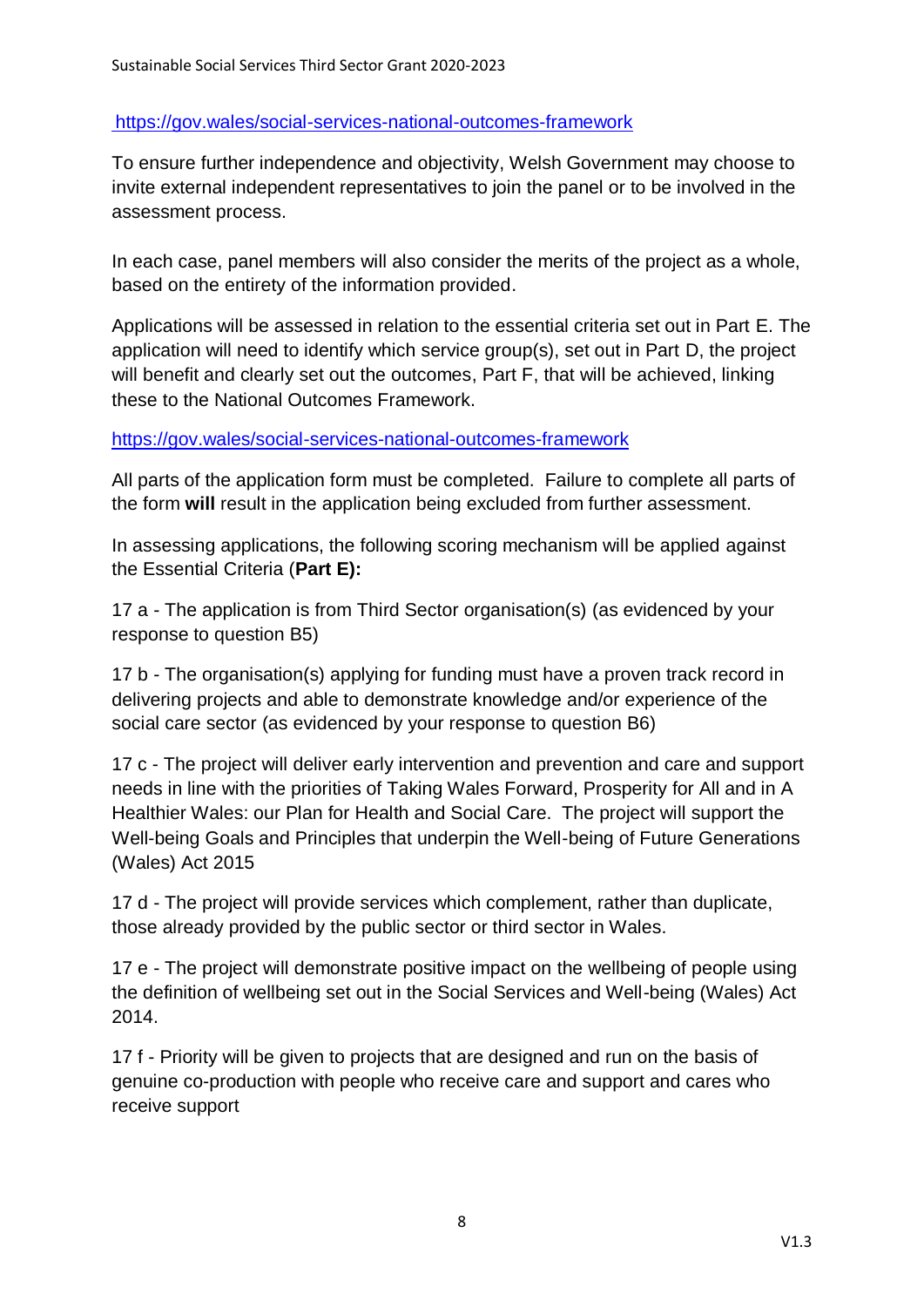17 g - . Please indicate geographically where in Wales the project will be based and if the project will be delivered on a regional basis initially how can it be rolled out on an all Wales basis.

17 h - The project will meet the public sector equality duty, and will be accessible to individuals with protected characteristics?

17 I - The proposed project is either sustainable beyond the funding period of 2020- 23, or will be fully delivered within the 2020-23 funding period.

For Question 17a the evidence will be assessed as PASS or FAIL. If the application FAILS this criterion it will not be considered any further.

Questions 17 b – i will be assessed against a five point scoring system:

- $0 = no$  evidence
- $1 =$  weak evidence
- $2$  = sufficient evidence
- $3 =$  good evidence
- $4 =$  strong evidence

The score for question 17 f (co-production) will be doubled to reflect the commitment that priority will be given to projects that are designed and run on the basis of genuine co-production with people who receive care and support and cares who receive support.

Advice will be submitted to the Deputy Minister for Health and Social Services as to which applications should be supported; based on the outcomes of this process and ensuring the proposals are aligned to the available funding.

A timeline of the application process is included at Annex E.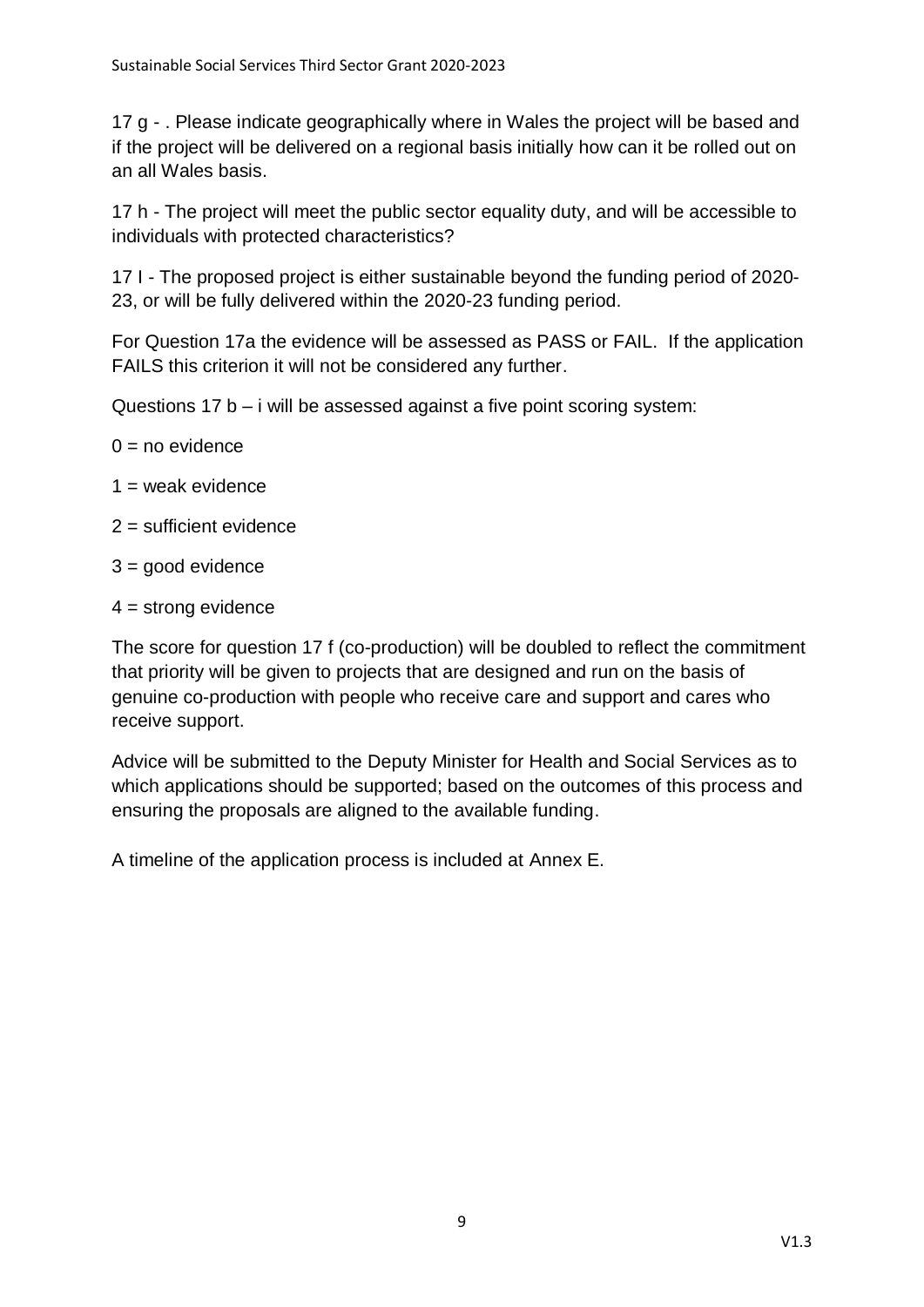# **PLEASE NOTE:**

**WELSH GOVERNMENT ASSESSMENT OF APPLICATIONS CAN ONLY BE MADE ON THE BASIS OF INFORMATION PROVIDED BY THE APPLICANT.**

**APPLICATIONS WHICH DO NOT INCLUDE ALL OF THE INFORMATION OR SUPPORTING DOCUMENTATION REQUIRED WILL BE EXCLUDED FROM ASSESSMENT.**

**PLEASE TAKE CARE TO READ THROUGH THE APPLICATION FORM AND ACCOMPANYING GUIDANCE CAREFULLY AND ENSURE THAT ALL REQUIRED INFORMATION HAS BEEN INCLUDED BEFORE SUBMITTING TO WELSH GOVERNMENT.**

**APPLICANTS MUST NOT COMMENCE WORK ON A PROJECT THAT THEY ARE SEEKING SUPPORT FOR UNTIL THE FUNDING HAS BEEN APPROVED.**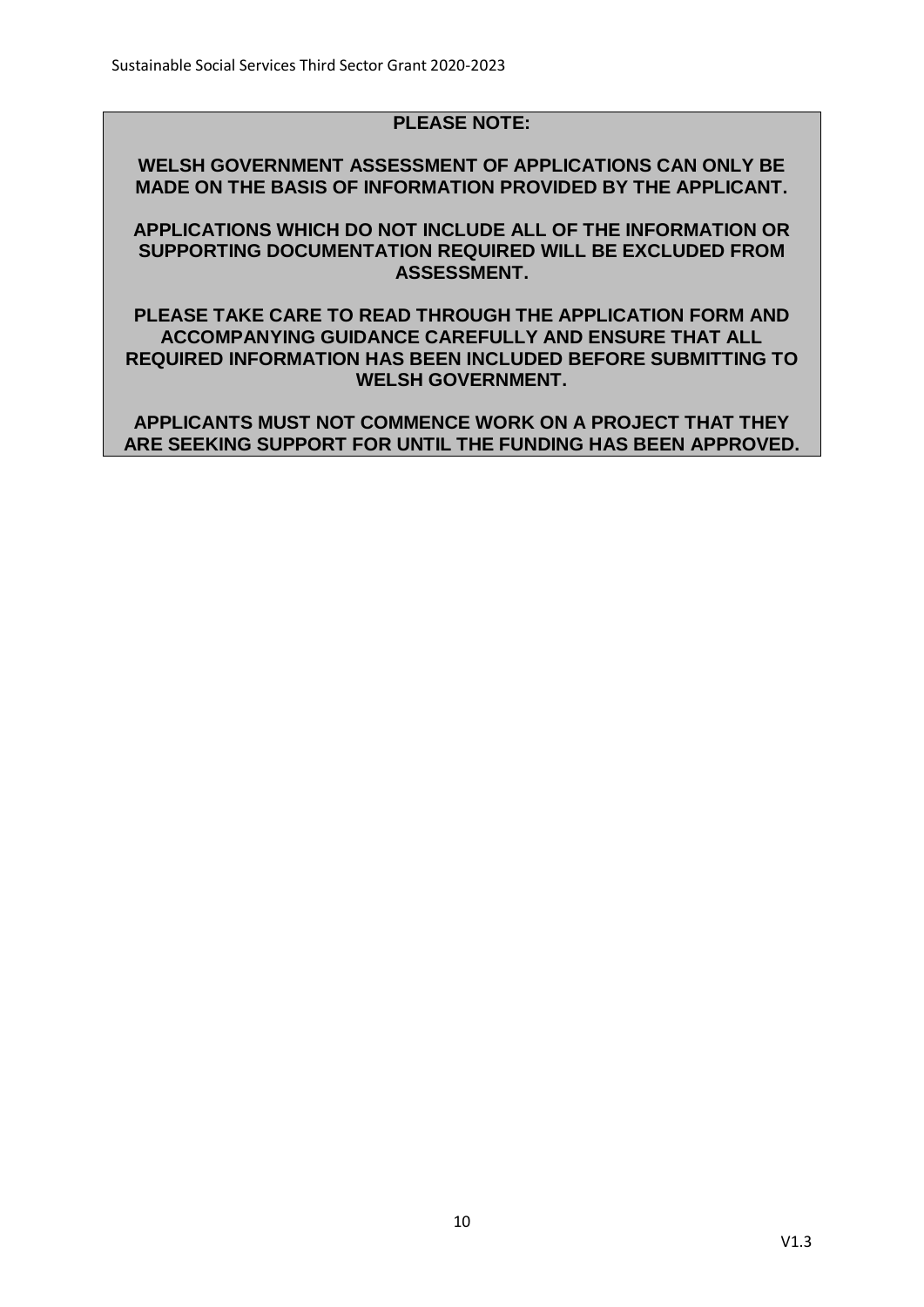# **PART 2 – COMPLETING THE APPLICATION FORM**

# **General Information**

In completing the application form, all applicants must ensure that **all** parts of the form are completed in full. Failure to complete all parts of the form **will** result in the application being excluded from further assessment. The form comprises separate parts;

• Part  $A -$  Summary

Part A requests summary information about the application:

- o The name of the applicant organisation;
- o The Project Title; and
- $\circ$  The Funding requested (by year)
- Part  $B -$  Applicant(s) Details

Part B requests information about the applicants' organisation. In the case of joint applications from two or more organisations, information must be provided for each of the organisations involved against questions 4-9. This section also requires written statement providing background information on your organisation and examples of previous relevant projects that your organisation has successfully delivered. Where organisations are submitting a joint application they must clearly explain how they intend to work together, who will deliver what, and the formal mechanisms and safeguards that will be put in place to facilitate collaborative working.

We are keen to encourage and support collaborative working between different organisations. Organisations are encouraged to consider ways of joint working which will increase their ability to deliver on an all-Wales basis, to develop services and initiatives which are coherent and complementary, and which avoid duplication of existing or similar schemes, and to submit applications on this basis where appropriate and practical.

Partnership for the purpose of the Sustainable Social Services Third Sector Grant 2020-23 is "Two or more organisations working in collaboration to deliver a specific project. This may mean that one organisation has a greater role in achieving the objectives of the project, but that the organisations will work collectively for the duration of the project to achieve its intended outcome".

In the case of a consortium/partnership/collaborative application a collaboration agreement will need to be put in place between each member of the consortium which stipulates which member is taking the lead role. This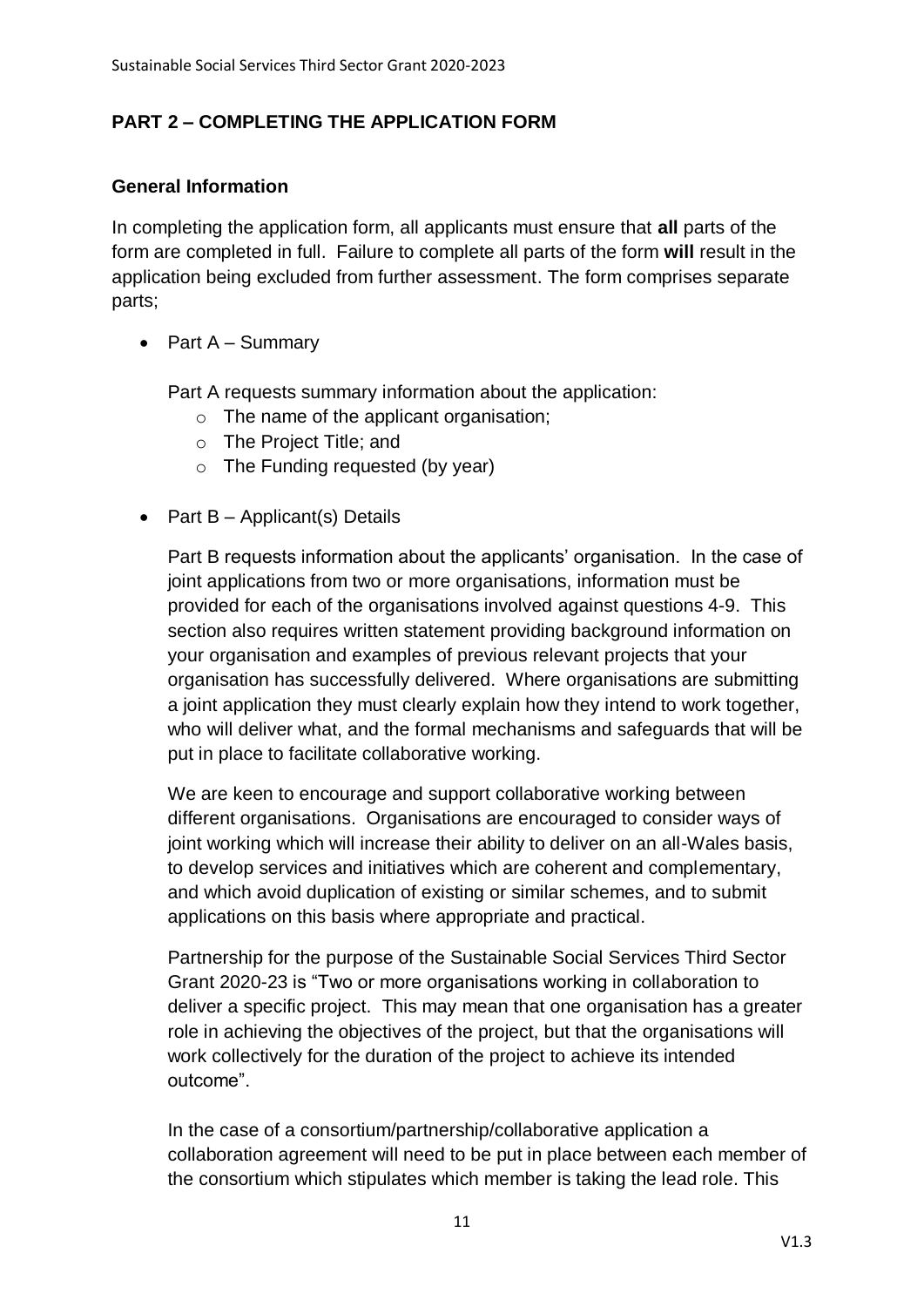collaboration agreement is a legal document and responsibility for drawing it up lies with the external bodies. A Collaboration agreement details each party's roles, responsibilities and expenditure linked to agreed implementation criteria. Having a collaboration agreement will be a pre-condition of the grant but is not required to be in place at the application stage. The WCVA have a range of documentation that can assist with this.

• Part C – Project Details

Part C requires a short description of the project, this description will be used in any publicity/announcement of projects that are funded through this Phase of the Sustainable Social Services Third Sector Grant. Please include a reference to any partners in this description.

Part C then requests an extended project description (no more than 500 words). Please consider the following questions in completing the Extended Project Description:

- o What is the issue you are trying to solve/need you are seeking to meet?
- o What long term outcome/change are you hoping to achieve?
- o Who is your key audience?
- o How will you reach them?
- o What activities will bring about the change?

Finally Part C requests information on the duration of the project.

• Part D – Service Area

Part D requires applications to identify which of the service area groups would benefit from the delivery of the proposed project. Please identify all groups which will benefit from the project. If more than one group will benefit, please add a "P" in the box to signify which is the primary focus.

• Part E – Essential Criteria

Part E requires applicants to demonstrate their ability to meet all criteria listed.

17 a - The application is from Third Sector organisation(s) (as evidenced by your response to question B5)

Please provide some succinct background information on your organisation, including when it was founded, its legal status and its main activities

If the application FAILS this criterion it will not be considered any further.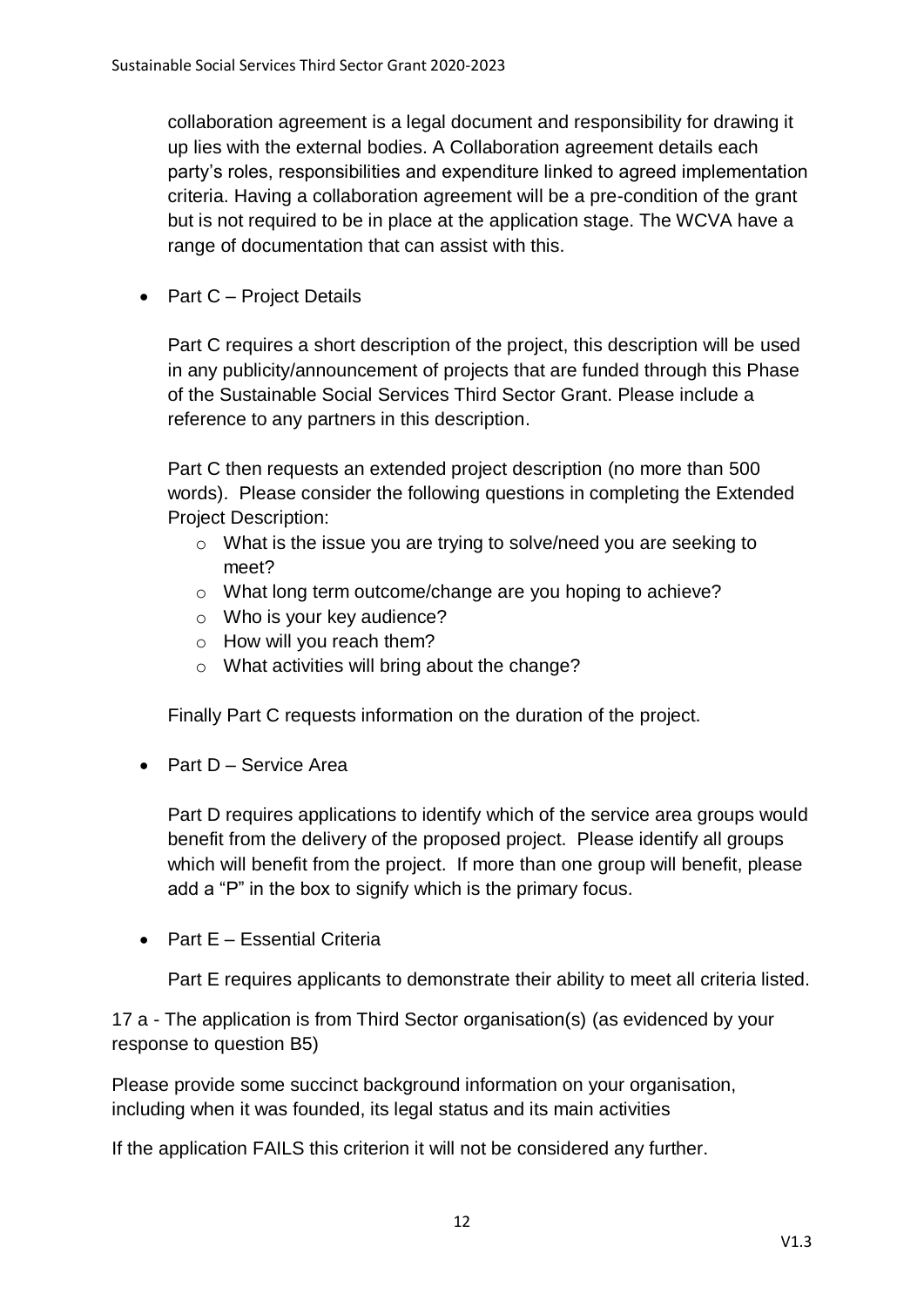17 b - The organisation(s) applying for funding must have a proven track record in delivering projects and able to demonstrate knowledge and/or experience of the social care sector (as evidenced by your response to question B6)

Please provide examples of previous relevant projects that your organisation has successfully delivered. Please note that this must include details of knowledge or experience of the social care sector:

17 c - The project will deliver early intervention and prevention and care and support needs in line with the priorities of Taking Wales Forward, Prosperity for All and in A Healthier Wales: our Plan for Health and Social Care. The project will support the Well-being Goals and Principles that underpin the Well-being of Future Generations (Wales) Act 2015

In responding to this question please consider the key themes that underpin the Social Services and Well-being (Wales) Act 2014.

**Focus on people** – ensuring people have a voice and control over their care and support to enable them to achieve the outcomes important to them and also ensuring services are designed and developed around people.

A Healthier Wales national design principle

**Wellbeing** – supporting people to improve and maintain their well-being, with the success being measured in relation to outcomes for people rather than process.

A Healthier Wales quadruple aim

**Prevention and early intervention** – increasing preventative and early intervention services to minimise the escalation of need and dependency on statutory services.

A Healthier Wales national design principle

**Partnership** – effective cooperation and partnership working between all agencies and organisations to best meet the needs of people.

**Accessibility** – improving the information and advice available to people and ensuring that everyone, no matter what their needs, is able to access that information.

**New service models** – the development of new and innovative models of service delivery, particularly those that involve service users themselves.

And the *A Healthier Wales: our Plan for Health and Social Care* Quadruple aim/s:

- Improved health and well-being
- Better quality and more accessible health and social care service
- Higher value health and social care
- A motivated and sustainable health and social care workforce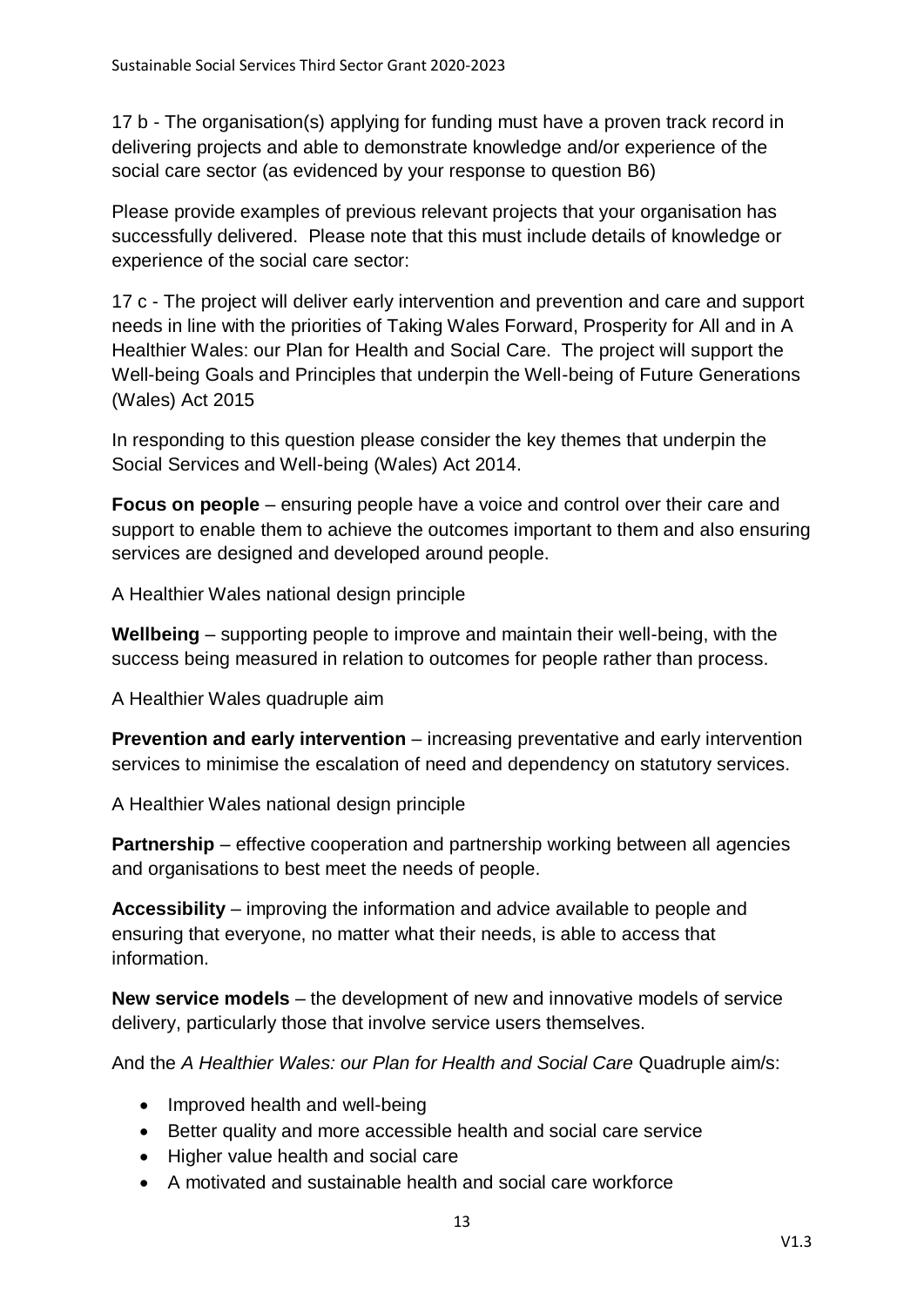Which of the 'ten national design principles' from *A Healthier Wales: our Plan for Health and Social Care* will the project address:

- Prevention and early intervention
- Safety
- Independence
- Voice
- Personalised
- Seamless
- Higher Value
- Evidence Driven
- Scalable
- Transformative

17 d - The project will provide services which complement, rather than duplicate, those already provided by the public sector or third sector in Wales.

Please explain how you have confirmed that this project does not duplicate services already provided in Wales.

17 e - The project will demonstrate positive impact on the wellbeing of people using the definition of wellbeing set out in the Social Services and Well-being (Wales) Act 2014.

The *National Outcomes Framework for people who need care and support and carers who need* support is available at

# <https://gov.wales/social-services-national-outcomes-framework>

17 f - Priority will be given to projects that are designed and run on the basis of genuine co-production with people who receive care and support and carers who receive support

The project will demonstrate an equal and reciprocal partnership with a broad range of stakeholders, including people who need care and support and carers who need support.

Tell us who have you have engaged with and how in the design of the project: Service users (adults); Services users (children/young people); Carers; Young Carers; Workforce; Social Value/other Third Sector; Community Members; Other.

This could be evidenced through the governance arrangements in place for your organisation.

17 g - Please indicate geographically where in Wales the project will be based and if the project will be delivered on a regional basis initially how can it be rolled out on an all Wales basis.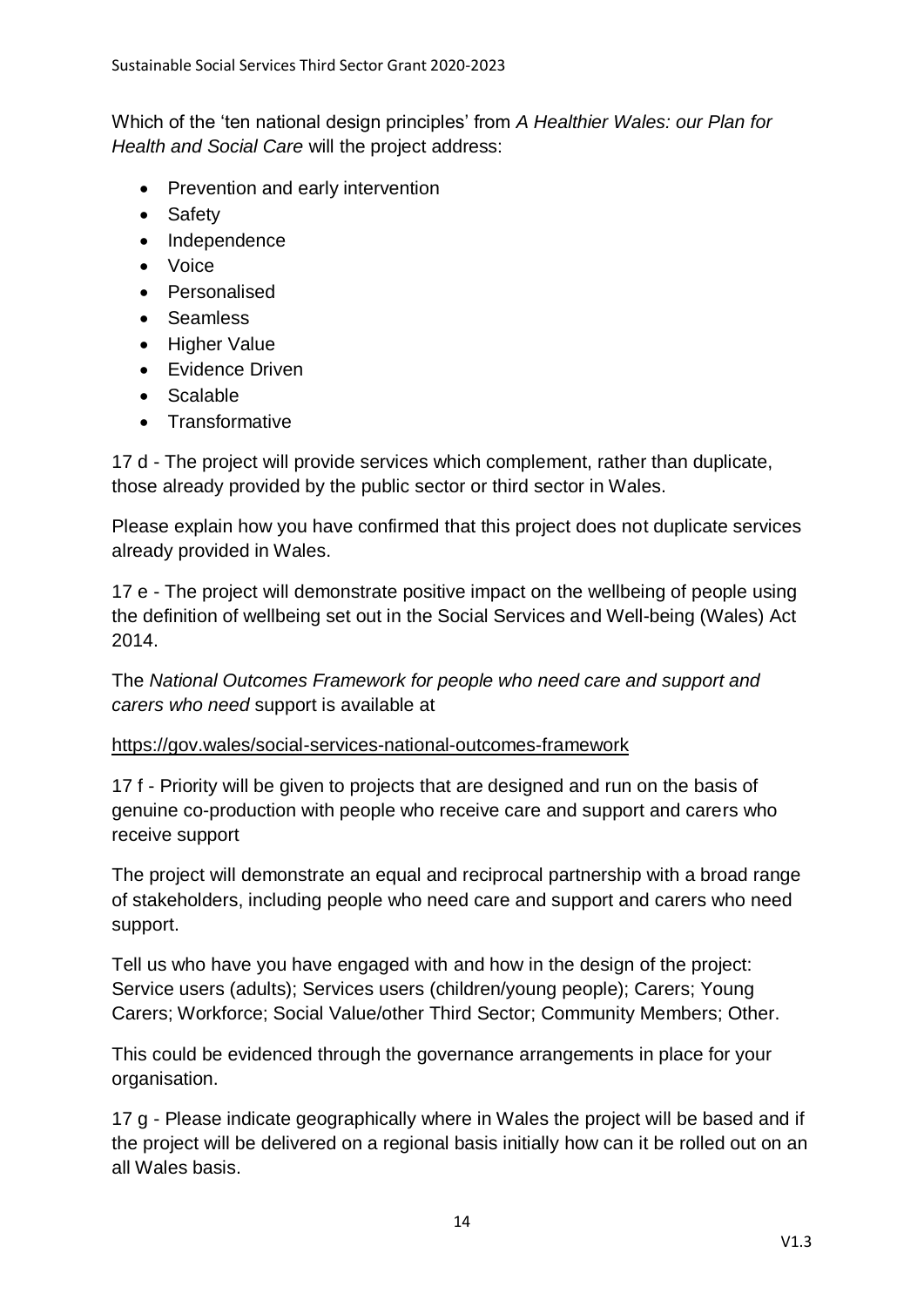We define regions for this purpose as the areas covered by the Regional Partnership Boards:

| Regional Partnership Board | <b>Local Authorities</b> |
|----------------------------|--------------------------|
| <b>North Wales</b>         | Isle of Anglesey         |
|                            | Gwynedd                  |
|                            | Conwy                    |
|                            | Denbighshire             |
|                            | Flintshire               |
|                            | Wrexham                  |
| Powys                      | Powys                    |
| Gwent                      | Caerphilly               |
|                            | <b>Blaenau Gwent</b>     |
|                            | Monmouthshire            |
|                            | Torfaen                  |
|                            | Newport                  |
| Cwm Taf Morgannwg`         | <b>Bridgend</b>          |
|                            | Rhondda Cynon Taf        |
|                            | <b>Merthyr Tydfil</b>    |
| <b>West Wales</b>          | Pembrokeshire            |
|                            | Carmarthenshire          |
|                            | Ceredigion               |
| West Glamorgan             | Swansea                  |
|                            | <b>Neath Port Talbot</b> |
| Cardiff & Vale             | Cardiff                  |
|                            | Vale of Glamorgan        |

All-Wales means that the projects is available to all potential beneficiaries in each region of Wales, either through a single organisation or collaboration

A project will be considered to deliver on an 'all-Wales' basis if it is available to all potential beneficiaries and will deliver meaningful activity in each region in Wales. We recognise that some projects might have a virtual component (e.g. a website, or a national helpline) which would also meet this criterion. If an organisation only works in one area of Wales, it may be possible to demonstrate how the project can be rolled out on an all Wales basis through collaboration between two or more local or regional organisations. This is one of the reasons we are encouraging organisations to consider joint, or collaborative, projects.

17 h - The project will meet the public sector equality duty, and will be accessible to individuals with protected characteristics?

The Public Sector Equality Duty requires public authorities and those carrying out a public function to consider how they can positively contribute to a fairer society through advancing equality and good relations in their day-to-day activities. This includes advancing equality of opportunity and fostering good relationships between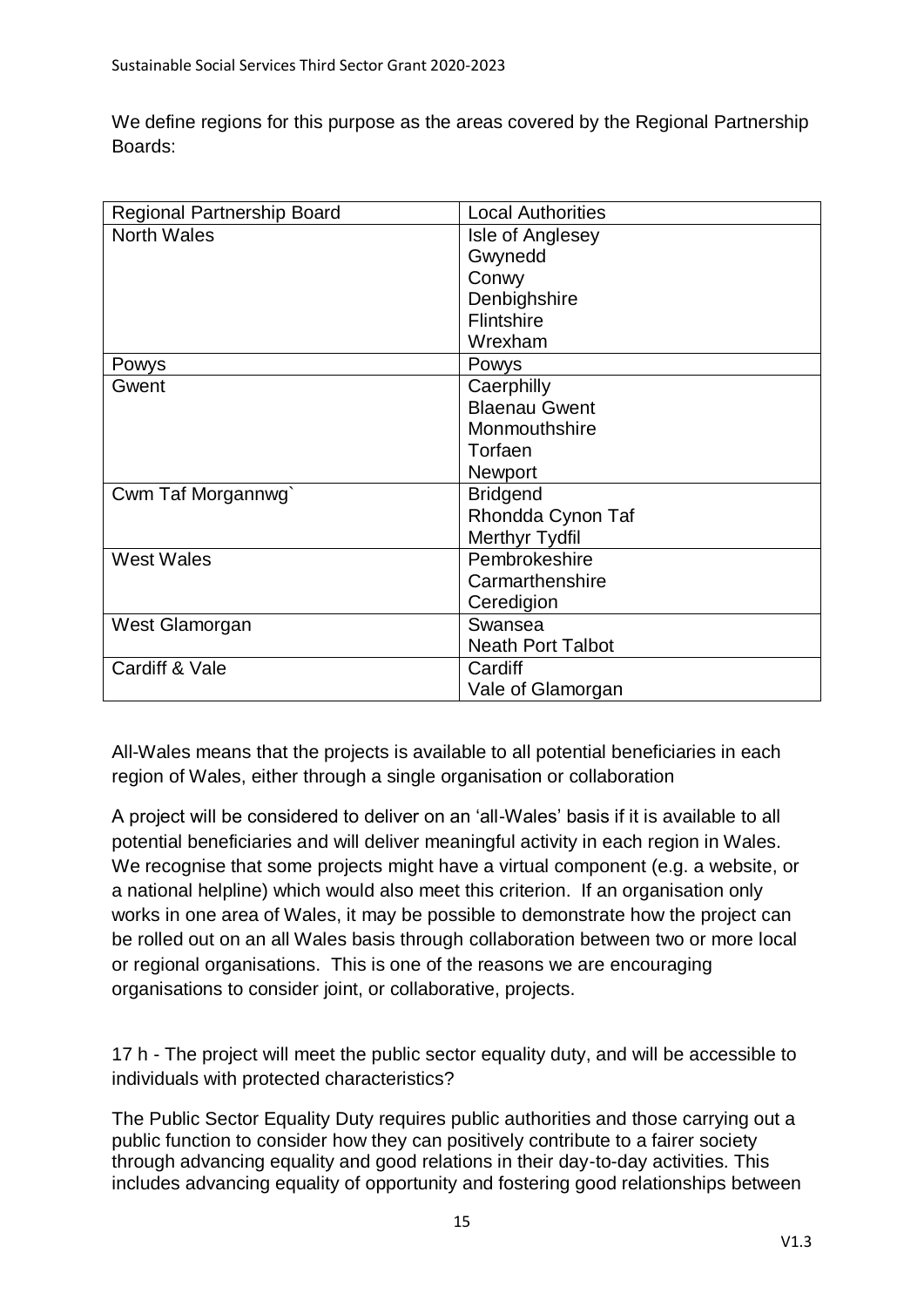people who share a protected characteristic and those who do not. The protected characteristics are:

- Age;
- Gender reassignment;
- Sex;

• Race (including ethnic or national origin, colour or nationality) – this also includes groups such as Gypsies and Travellers and Asylum Seekers and Refugees;

- Disability;
- Pregnancy and maternity;
- Sexual orientation;
- Religion or belief (including lack of belief).

The Duty also applies to marriage and civil partnership, in respect of the requirement to have due regard to the need to eliminate discrimination.

17 i - The proposed project is either sustainable beyond the funding period of 2020- 23, or will be fully delivered within the 2020-23 funding period.

• Part  $F$  – Project Outcomes and impacts

Part F requires applicants to identify the Impact and Outcomes of the project. Given the pressures on public sector budgets, it is more important than ever for the Welsh Government to achieve the maximum impact with the funding it provides. It is essential that all grant applications include clear key performance indicators which set out how progress in achieving the aims of the project will be measured. Applicants are therefore advised to give careful consideration to this part of their application

The National Well-being Outcomes are set out in The *National Outcomes Framework for people who need care and support and carers who need support is* available at

# <https://gov.wales/social-services-national-outcomes-framework>

And reproduced at Annex C.

Reporting will be developed using a *Results Based Accountability* methodology and as such all projects will be required to develop both quantitative and qualitative data to indicate *How Much (outputs -* activities, tasks, or milestones which can be used to illustrate what you are doing to deliver your outcomes*)* you have done*, How Well (quality)* you have done it and *What Difference (impact)* it will make to service users.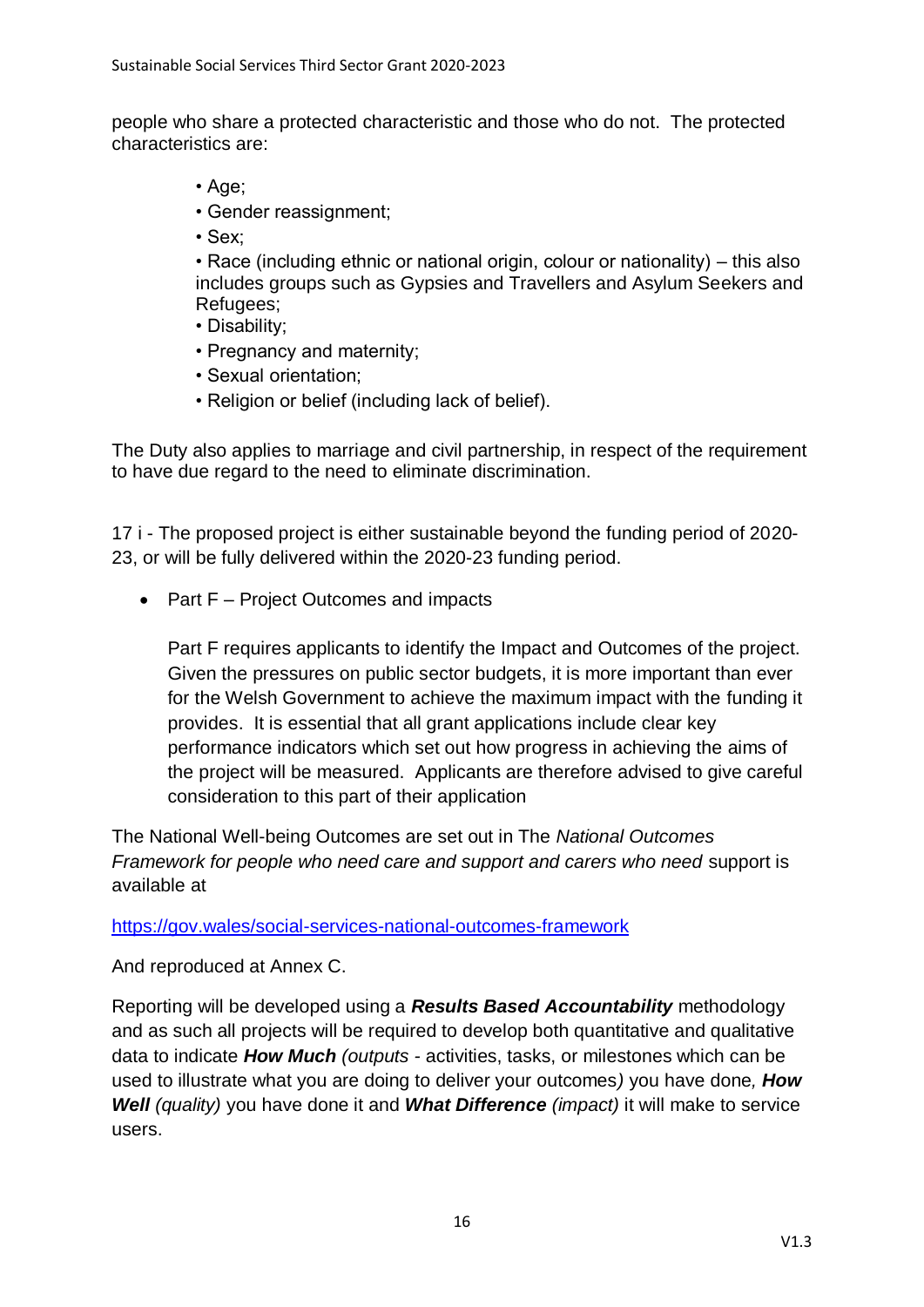**Evaluation**. How will you evaluate the impact of your project so that the key lessons can be learned and shared and that successful models can be enhanced and/or mainstreamed.

Your evaluation (which will be required at the end of the grant period) should look at the following four key areas:

- **Impact** what outcomes have been achieved and what difference has the project made?
- **Process** how has the project support key principles such as co-production and social value?
- **Economic** what are the cost benefits of the project and what costs have been avoided?
- **Qualitative** what are the experiences of service users, staff and communities from the project?
- Part G Financial Planning

Part G requires information on how much funding is sought, including a breakdown of the project costs and information on posts that would be funding through the grant.

Value for money in Government is about ensuring that taxpayers' money is used economically, efficiently and effectively. The principle is to achieve the best possible level of outputs and outcomes of acceptable quality at the lowest cost. Third Sector organisations are expected to ensure the economic, efficient and effective use of public money. We will therefore be looking for projects which provide good value for money, and will base our assessment on the information provided in Part G of the application form.

• Part H – Governance and Financial Management

Part H requests that information is provided to enable the Welsh Government to assess the effectiveness of the governance and financial management of your organisation.

Question 30 requires that applicants list any other funding you are currently in receipt of, including ALL Welsh Government funding received and any other funding you anticipate being in receipt of for the project/grant period (i.e. between 01.04.20 and 31.03.23).

• Part I – Declaration

Part I requires applications to provide a written declaration that the information given in the application is true and accurate. This must be signed by two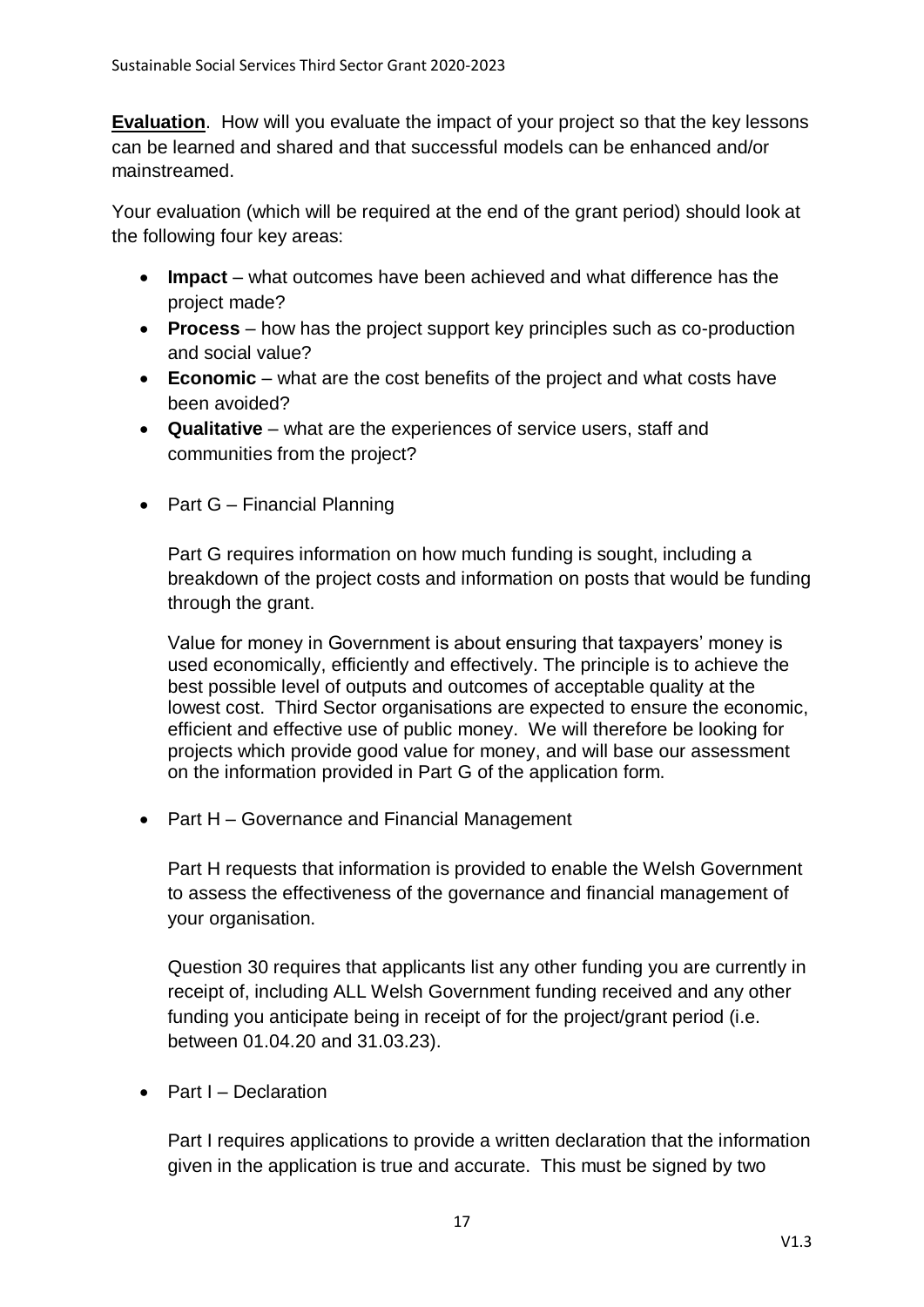authorised signatories (e.g. a chair/board member and the senior financial officer of the organisation). In the case of joint applications, this information must be provided by the lead organisation only.

• Document Checklist

The checklist requires a confirmation that all supporting documentation has been provided. This includes specific evidence regarding risk management.

Failure to produce all documentation required will result in the application being excluded from further assessment.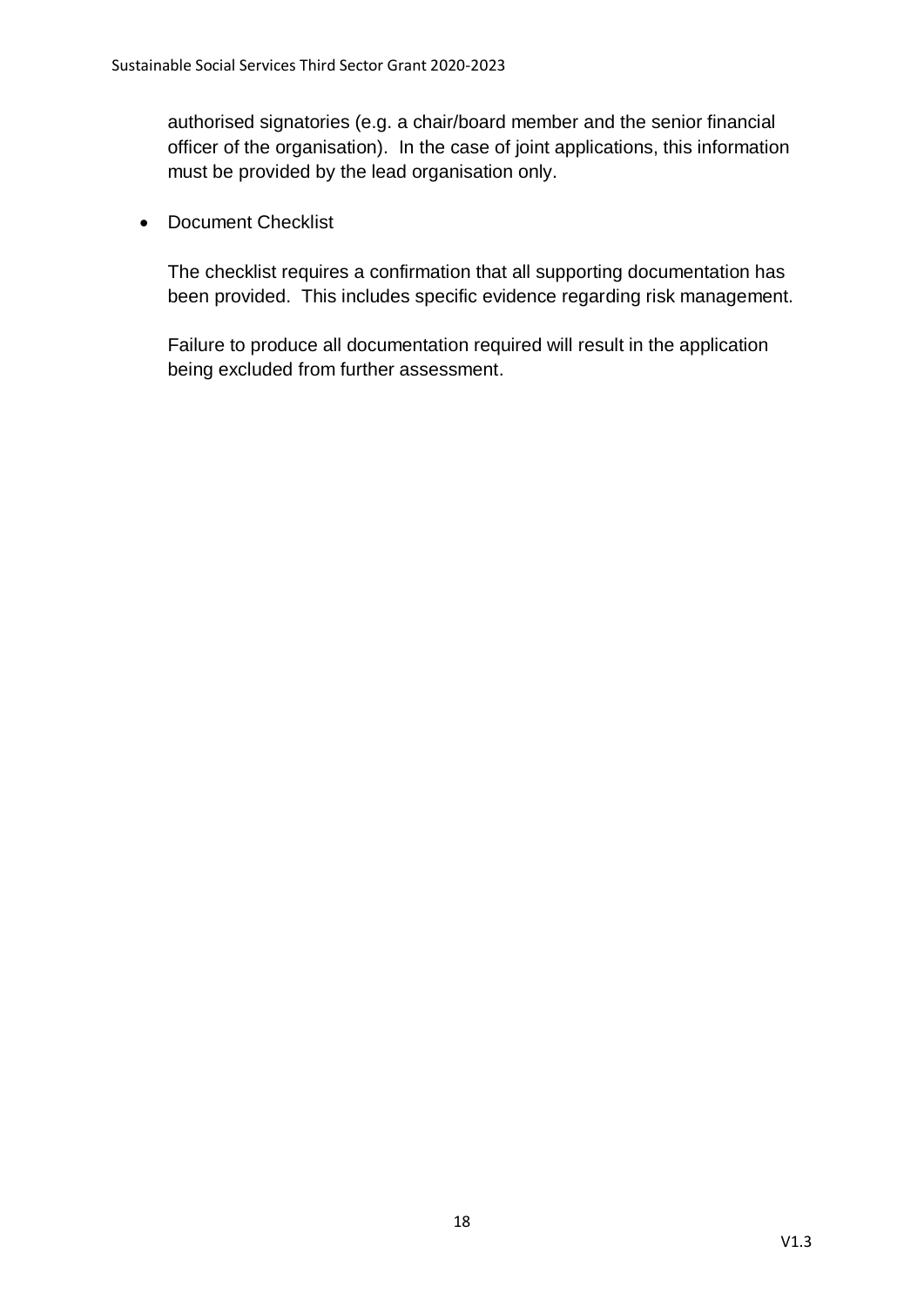# **PART 3 – What we expect of Organisations funded by Grant**

Importantly, you must:

- (a) safeguard the funding against fraud generally and, in particular, fraud on the part of your management, employees and/or suppliers and notify us immediately if you have reason to suspect that any fraud has occurred or is occurring or is likely to occur. You must also participate in such fraud prevention initiatives as we may require from time to time.
	- (b) comply with all applicable laws or regulations or official directives whether derived from domestic, EU or international law;
	- (c) put in place and maintain adequate insurances to cover against the risks which may arise in connection with any property or any activity undertaken in delivery of the purposes for which the Grant is awarded. We reserve the right to require you to provide proof of your insurance;

# **Due Diligence:**

This is the reason we ask for certain documents to support the grant application.

This information helps us to check the 'health' of your organisation, its corporate governance and financial management and forms part of our ongoing due diligence work to protect public funds and improve grant management.

You are required to submit with your application form copies of the Terms of Reference or Memorandum and Articles of Association for the lead organisation for the application; your Conflicts of Interest Register(s); and your last financial and last audited accounts. Where applicable, you must also ensure that you have completed and attached the de minimis declaration form for state aid. All individuals in the organisation(s) submitting applications also need to understand the 'Nolan Principles' and be clear of their role and responsibilities. Here is a link to the 'Nolan Principles':

# [http://wales.gov.uk/about/recruitment/ouropportunities/publicapps/application/nolan/?](http://wales.gov.uk/about/recruitment/ouropportunities/publicapps/application/nolan/?lang=en) [lang=en.](http://wales.gov.uk/about/recruitment/ouropportunities/publicapps/application/nolan/?lang=en)

If your application is successful, we will provide clear information about your responsibilities and all necessary aspects of the grant funding in the standard Terms and Conditions of the Grant Offer letter.

Due Diligence will be a key part of the way we engage with the successful grant applicants. There is an expectation that we meet regularly, communicate frequently and the Welsh Government will expect to receive a progress report at agreed times.

Changes to the agreed project can only take place with the agreement of the Welsh Government officials from the Social Services and Integration Directorate and any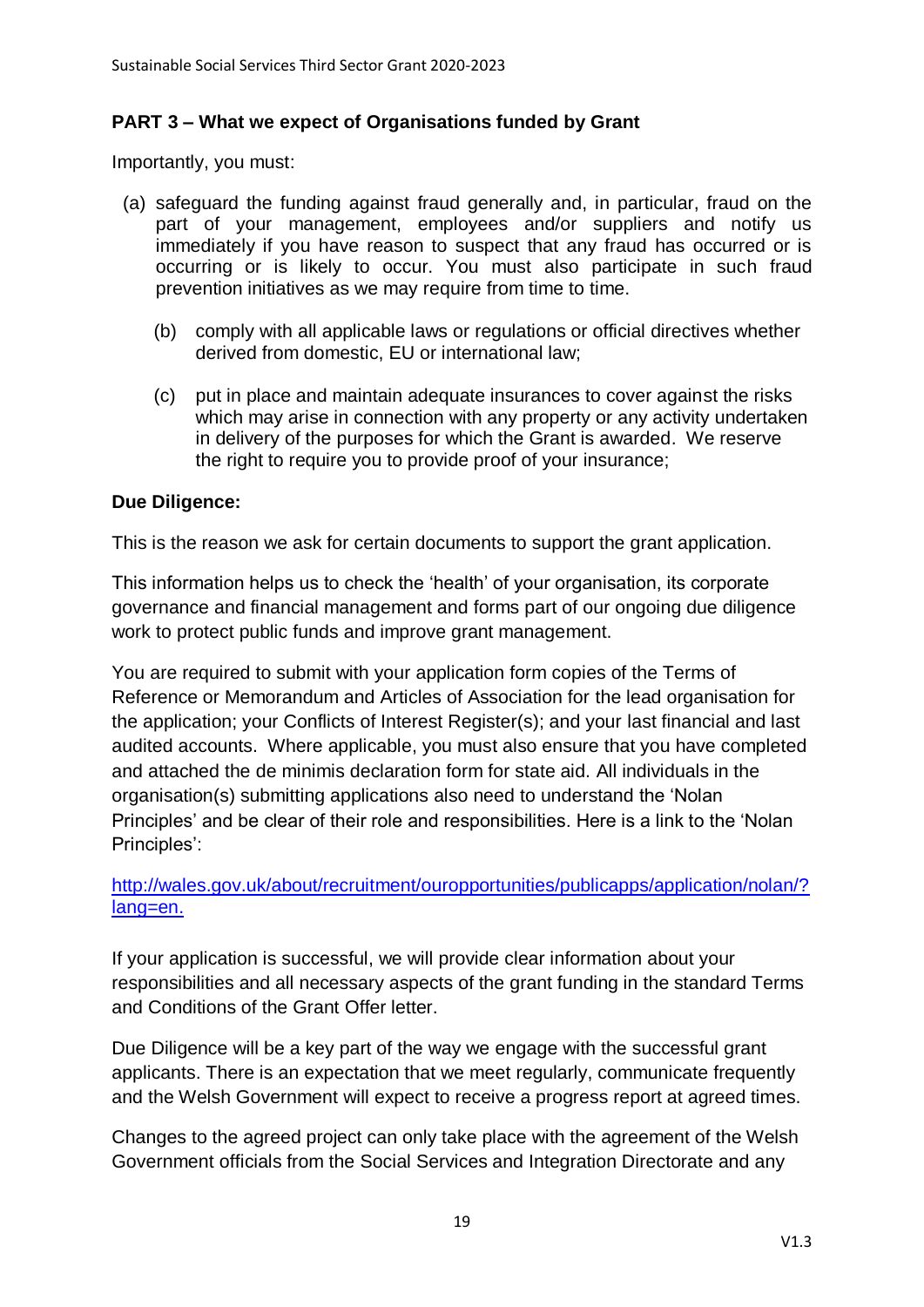issues that may impact on the delivery of the project MUST be communicated effectively to Welsh Government officials to enable proactive resolution or negotiation for a satisfactory outcome.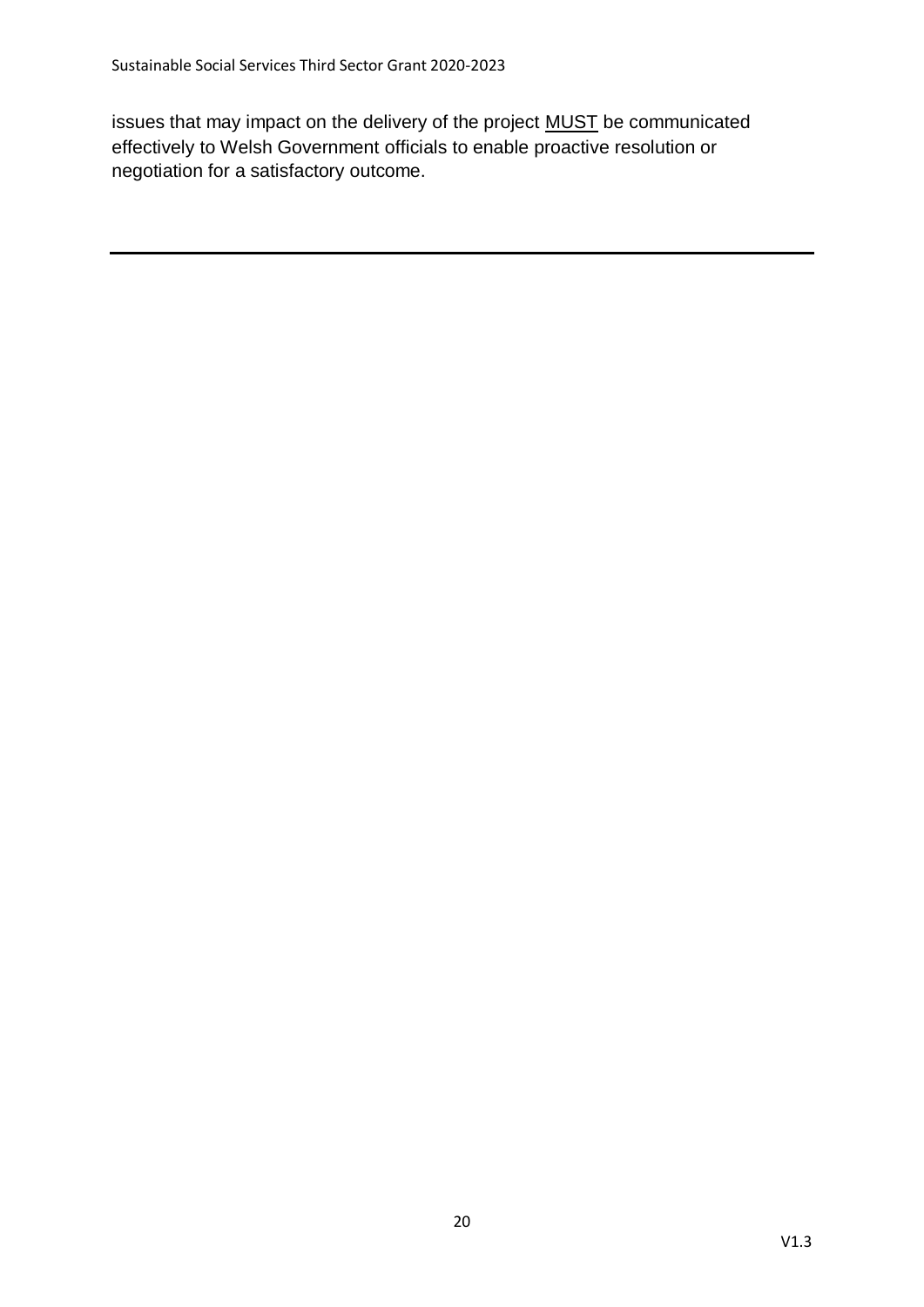# **PART 4 – How to contact us**

Our details

# **SocialServicesGrantApplications2019@gov.wales**

# **Complaints:**

Should you have a complaint to make in relation to our administration of this Welsh Government Grant Scheme, please contact the Social Services and Integration Directorate and we will send you a copy of the Welsh Government Complaints Policy. Alternatively, a copy can be found on the Welsh Government website:

<http://wales.gov.uk/topics/health/socialcare/complaints/?lang=en>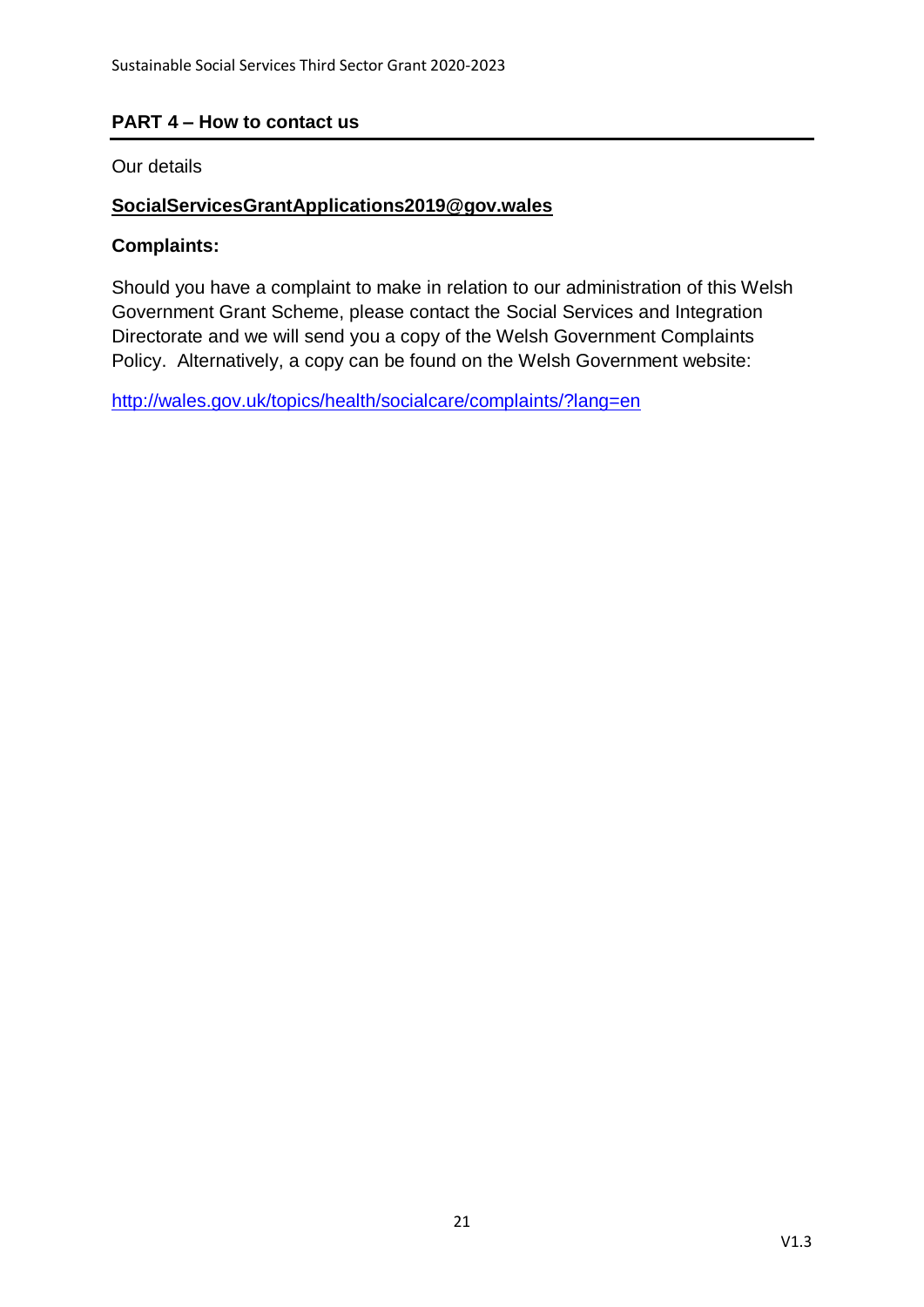# **ANNEX A – What the Grant can and cannot be used for**

Funding provided under this grant scheme can be used to support revenue costs, which are the costs incurred in the day-to-day running of the organisation. Revenue costs can be overheads or direct project costs and can include items such as stationery; phone bills; rent; lighting; heat; materials.

- **Direct Project costs** these are all the project costs that are clearly and directly incurred as a result of the project e.g. the salaries of project staff, travel and subsistence costs for the project staff; project materials.
- **Costs/overheads** these are costs which are necessary for the organisation to operate but are not related specifically to one project e.g. overall management administration and support, premises costs. These costs are often also called indirect, core, central or support costs.

# **Eligible overheads include:**

- Salaries for human resources, finance, Internet Technology staff and other staff supporting the project (for example, running payroll and servicing computers used by the project)
- Salaries of staff, including managers who will spend only part of their time working on the project
- Salaries of senior management overseeing the project
- Meetings of the trustees or management committee
- Audit and other legal fees associated with running your organisation
- Rent, heating, lighting, maintenance and insurance for office space your project requires or shares with other projects
- Rent, heating, lighting, maintenance and insurance for office space shared by staff who run your project
- Professional fees associated with strategic planning
- Fundraising for the organisation
- Training staff
- Networking and attendance at conferences or partnership work that benefits the project

#### **What we will not fund**

Below are examples of the type of expenditure we will not fund.

This list is not exhaustive:

- Capital costs for buying equipment, furnishings, or vehicles for the project, property purchase or new/refurbished building costs;
- Religious activities, though we welcome applications from religious organisations;
- Political activities;
- Projects that mainly benefit people living outside Wales;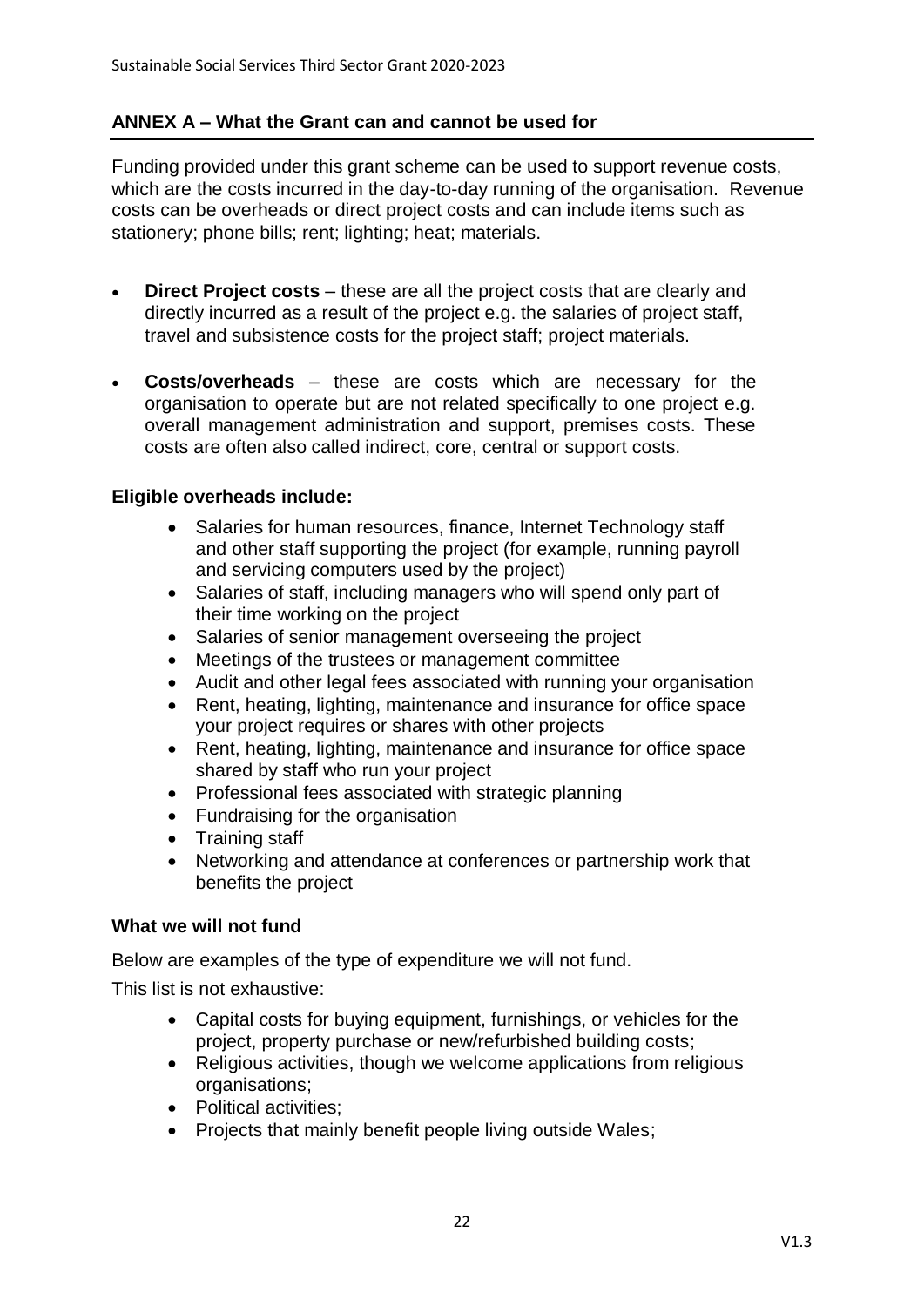- Activities that are incompatible with the aims and objectives of your organisation or the *Sustainable Social Services – a Framework for Action* and Social Services and Well-being (Wales) Act 2014.
- Activities which are incompatible with the aims and objectives of the Equalities and Inclusion Grant.

# **Ineligible revenue expenditure includes:**

- Costs incurred or expenditure committed before you receive a grant;
- Any costs which someone else is paying for, whether in cash or in kind;
- Items that only benefit an individual and are not needed to deliver the project outcomes such as the purchase of a company car;
- $\bullet$  Travel outside the UK;
- Funds to build up a reserve or surplus, whether distributable or not;
- Loan or debt repayments;
- Contributions to general appeals.

# **Ineligible overheads include:**

 The day-to-day activities of existing organisations or contributions to general appeals.

We will **NOT** normally award grant to organisations that:

- Are applying on behalf of another.
- Are in poor financial health.
- Do not control their own bank account.
- Do not have at least three people on their management committee.

We will **NOT** give funding to individuals or to activities that contribute directly to a private organisation's distributable profit, and will **NOT** accept applications from external professional fundraisers or other consultants acting on behalf of your organisation.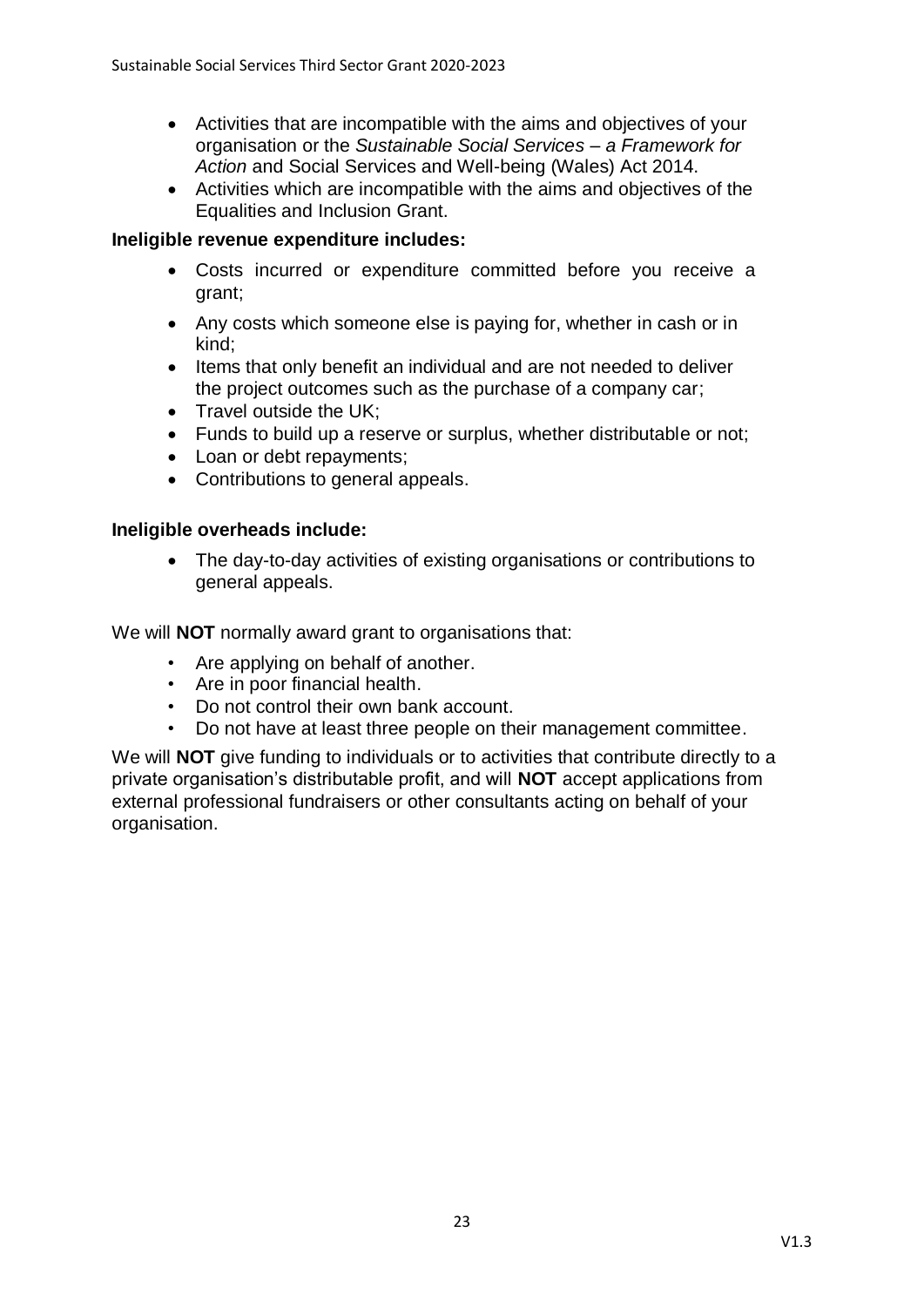# **ANNEX B – State Aid**

State aid is a specific legal term arising from the European Union treaty which constitutes financial aid to organisations – including not for profit organisations – carrying out 'economic activity' which could distort competition and affect trade within the EU Single Market. The focus of deciding whether funding is State aid or not, is on the economic activity and not the organisation itself.

We expect applicants to self-evaluate whether their project meets the five tests for State aid, however we will check this as part of the assessment process. If you believe that the project you are delivering is not subject to the State aid rules then you will need to provide reasons why.

Where the funding is considered to be State aid it will need to be awarded in compliance with the State aid rules. The State aid rules are a series of Regulations, Guidelines and Frameworks that sets out how public authorities can provide State aid to undertakings engaged in economic activity.

Further information about the State aid rules can be found at:

<http://wales.gov.uk/topics/businessandeconomy/stateaid/?lang=en> <https://www.gov.uk/state-aid>

[http://ec.europa.eu/competition/state\\_aid/overview/index\\_en.html](http://ec.europa.eu/competition/state_aid/overview/index_en.html)

# **State aid and 'de minimis' funding**

The application form includes a de minimis declaration form. This should be completed by all applicants even if you consider that your project is not subject to the State aid rules. The form should be completed detailing all funding you have received in line with the de minimis Regulation in the current and previous two fiscal years. To comply with the de minimis Regulation the total you have received during this period plus the amount of EI funding applied for must be less than 200,000 euros (approx. £170,000 dependant upon exchange rates at the time of each award). If your organisation is classified as a 'linked enterprise' you will need to include any de minimis aid received by your partner organisations in your calculations. A definition of 'linked enterprise' can be found in the European Commission's SME definition:

[http://ec.europa.eu/enterprise/policies/sme/files/sme\\_definition/sme\\_user\\_guide\\_en.](http://ec.europa.eu/enterprise/policies/sme/files/sme_definition/sme_user_guide_en.pdf) [pdf](http://ec.europa.eu/enterprise/policies/sme/files/sme_definition/sme_user_guide_en.pdf)

If your application for funding is successful, we will then offer the grant to you stipulating, where applicable, that it is offered under the de minimis regulation.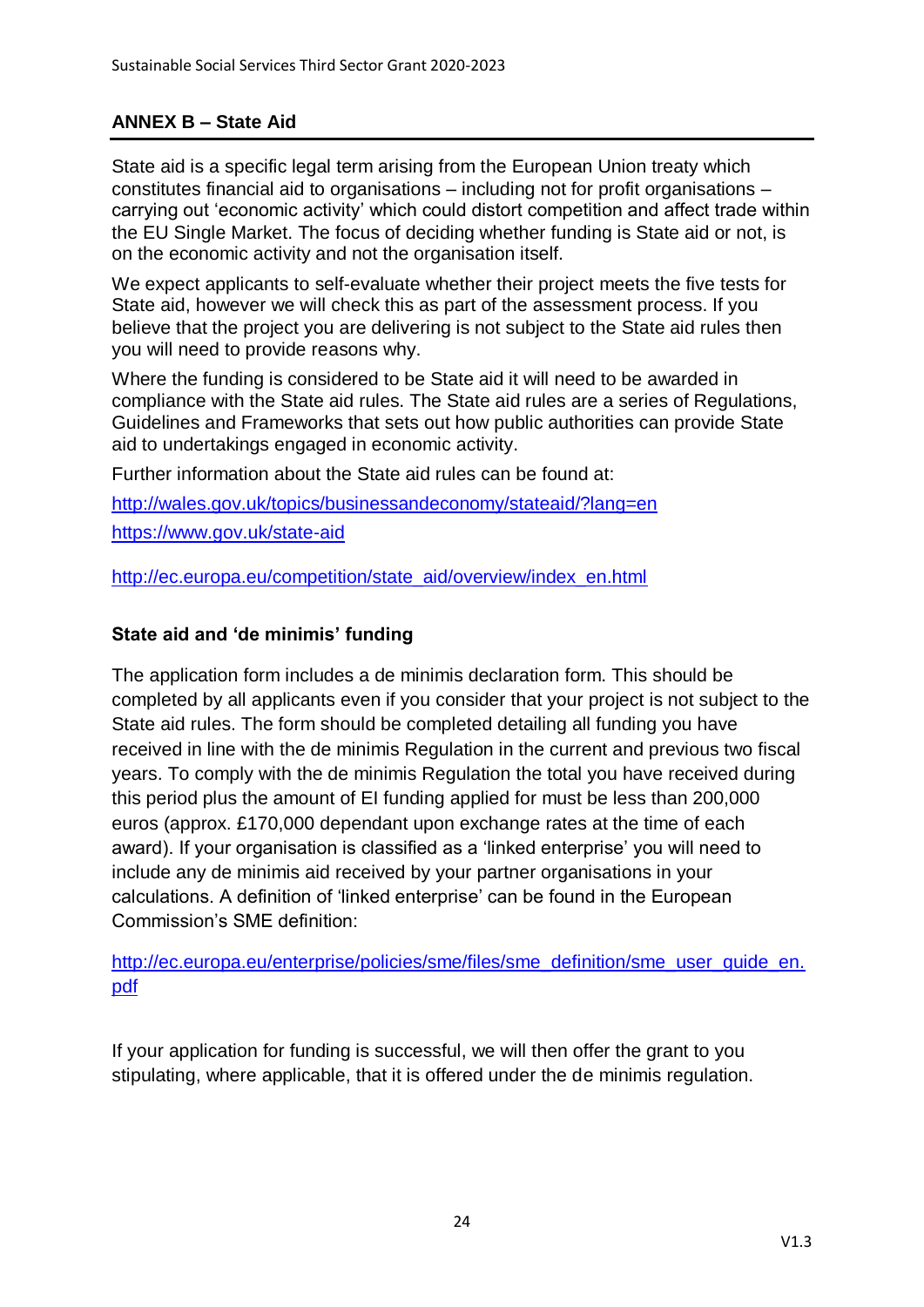| <b>ANNEX C - National Outcomes Framework</b>                  |                                                                                                                                                                                                                                                                                                                                                                                        |  |
|---------------------------------------------------------------|----------------------------------------------------------------------------------------------------------------------------------------------------------------------------------------------------------------------------------------------------------------------------------------------------------------------------------------------------------------------------------------|--|
| <b>Definition of well-being</b>                               | People who need care and support and carers who need support have rights and<br>responsibilities in achieving their personal well-being outcomes. When people co-produce<br>their personal well-being outcomes with social services and their partners, people can<br>expect to achieve personal outcomes which reflect the following national well-being outcome<br><b>statements</b> |  |
| Securing rights and<br>entitlements                           | I know and understand what care, support and opportunities are available and use these to help me<br>achieve my well-being                                                                                                                                                                                                                                                             |  |
| Also for adults: Control over<br>day-to-day life              | I can access the right information, when I need it, in the way I want it and use this to manage and<br>improve my well-being                                                                                                                                                                                                                                                           |  |
|                                                               | I am treated with dignity and respect and treat others the same                                                                                                                                                                                                                                                                                                                        |  |
|                                                               | My voice is heard and listened to                                                                                                                                                                                                                                                                                                                                                      |  |
|                                                               | My individual circumstances are considered                                                                                                                                                                                                                                                                                                                                             |  |
|                                                               | I speak for myself and contribute to the decisions that affect my life, or have someone who can do it<br>for me                                                                                                                                                                                                                                                                        |  |
| Physical and mental health                                    | am healthy and active and do things to keep myself healthy                                                                                                                                                                                                                                                                                                                             |  |
| and emotional well-being                                      | I am happy and do the things that make me happy                                                                                                                                                                                                                                                                                                                                        |  |
| Also for children: Physical, in                               | get the right care and support, as early as possible                                                                                                                                                                                                                                                                                                                                   |  |
| tellectual, emotional, social a<br>nd behavioural development |                                                                                                                                                                                                                                                                                                                                                                                        |  |
| Protection from abuse and n<br>eglect                         | I am safe and protected from abuse and neglect                                                                                                                                                                                                                                                                                                                                         |  |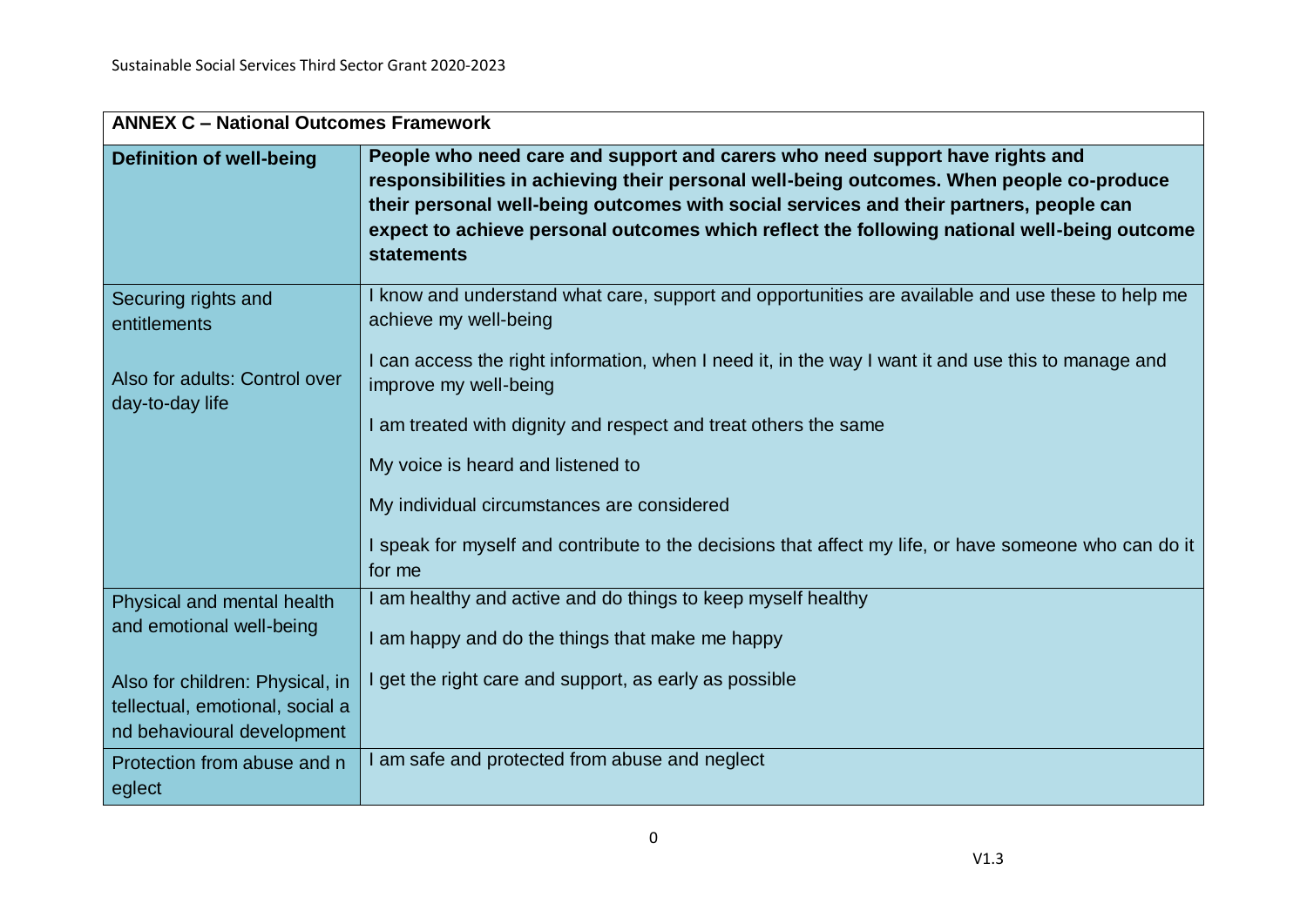|                                        | am supported to protect the people that matter to me from abuse and neglect |
|----------------------------------------|-----------------------------------------------------------------------------|
|                                        | am informed about how to make my concerns known                             |
| Education, training and recre<br>ation | can learn and develop to my full potential                                  |
|                                        | do the things that matter to me                                             |
| Domestic, family and person            | belong                                                                      |
| al relationships                       | contribute to and enjoy safe and healthy relationships                      |
| Contribution made to society           | engage and make a contribution to my community                              |
|                                        | I feel valued in society                                                    |
| Social and economic well-              | contribute towards my social life and can be with the people that I choose  |
| being                                  | I do not live in poverty                                                    |
| Also for adults: Participation i       | get the help I need to grow up and be independent                           |
| n work                                 | get care and support through the Welsh language if I need it                |
| Suitability of living accommo          | I live in a home that best supports me to achieve my well-being             |
| dation                                 |                                                                             |